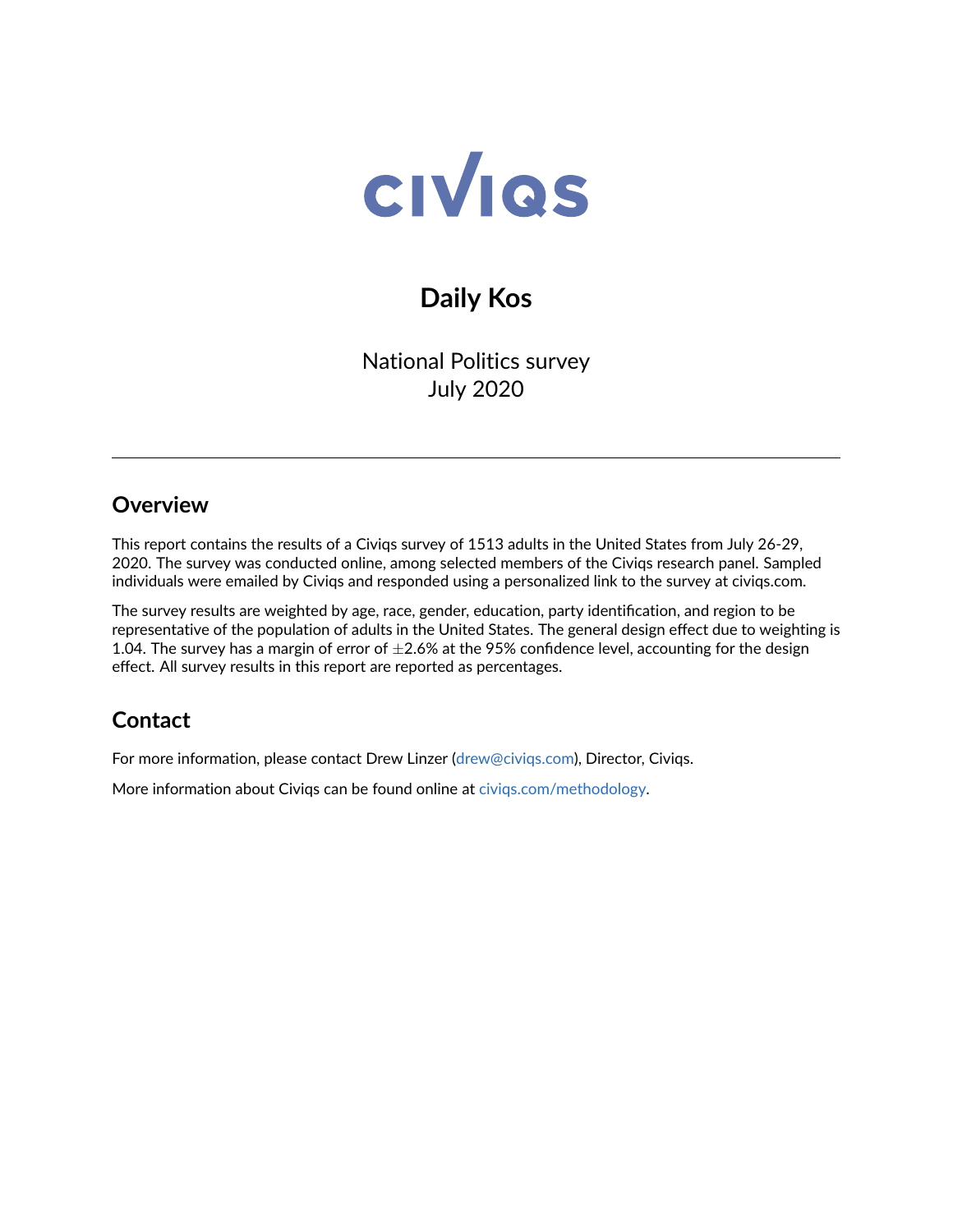#### **Topline Results**

1. Which of these statements describes you best? [I support President Trump, and there's almost nothing that could change that/ I support President Trump right now, but I'm open to changing my mind if things change later/ I neither support or oppose President Trump/ I oppose President Trump right now, but I'm open to changing my mind if things change later/ I oppose President Trump, and there's almost nothing that could change that/ Unsure]

Support Trump, won't change 34% Support Trump, could change later 8% Neither support nor oppose Trump 2% Oppose Trump, could change later 3% Oppose Trump, won't change 53% Unsure 1%

2. How concerned are you about a coronavirus outbreak in your local area?

Extremely concerned 38% Moderately concerned 25% A little concerned 15% Not concerned at all 21% Unsure 0%

3. How satisfied are you with the U.S. government's current response to the coronavirus outbreak?

Completely satisfied 12% Mostly satisfied 22% Not very satisfied 13% Not satisfied at all 51% Unsure 2%

4. How satisfied are you with your state and local government's current response to the coronavirus outbreak?

Completely satisfied 10% Mostly satisfied 39% Not very satisfied 25% Not satisfied at all 25% Unsure 1%

5. How comfortable are you with reopening schools and universities in the fall?

Very uncomfortable 45% Somewhat uncomfortable 15% Somewhat comfortable 13% Very comfortable 23% No opinion or unsure 3%

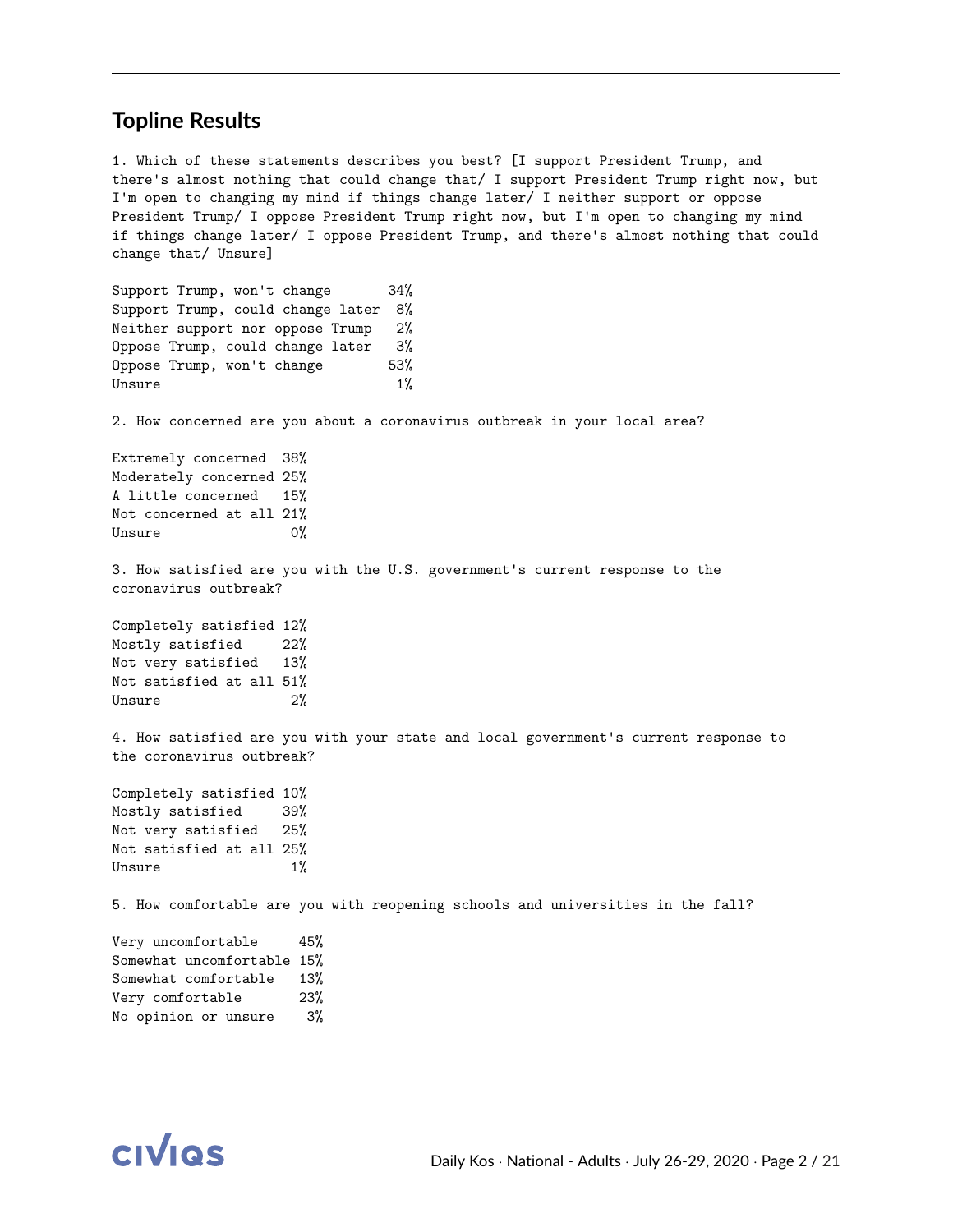6. What type of school reopening do you support? Fully in-person 26% Hybrid in-person and virtual 34% Completely virtual 25% I do not support reopening schools 10% No opinion or unsure 5% 7. Do you wear a face mask when you leave the house? Yes, whenever I leave the house 56% Sometimes, it depends what I am doing 33% No, I do not wear a face mask 11% 8. Based on what you know, would you say that wearing a face mask helps prevent the spread of coronavirus: A lot 54% Somewhat 24% Not at all 17% Unsure 5% 9. Have you been personally affected by the coronavirus? [I or someone I know currently has coronavirus or is in recovery/ Someone I know has died from coronavirus/ I don't know anyone with coronavirus, but the outbreak has forced me to change plans/ It hasn't affected me personally, but I've started taking precautions or changed some of my day-to-day habits/ It hasn't affected me personally in any way/ Unsure] I/Someone I know has coronavirus 33% Someone I know has died 13%

Forced me to change plans 22% Taking precautions/Changed habits 15% Hasn't affected me in any way 16% Unsure  $1\%$ 

10. How worried are you that state re-openings will cause an increase in coronavirus cases?

Extremely worried 43% Somewhat worried 20% Not too worried 17% Not worried at all 20% Unsure 1%

11. Do you plan to take a coronavirus vaccine if it becomes available?

Yes 45% No 28% Unsure 27%

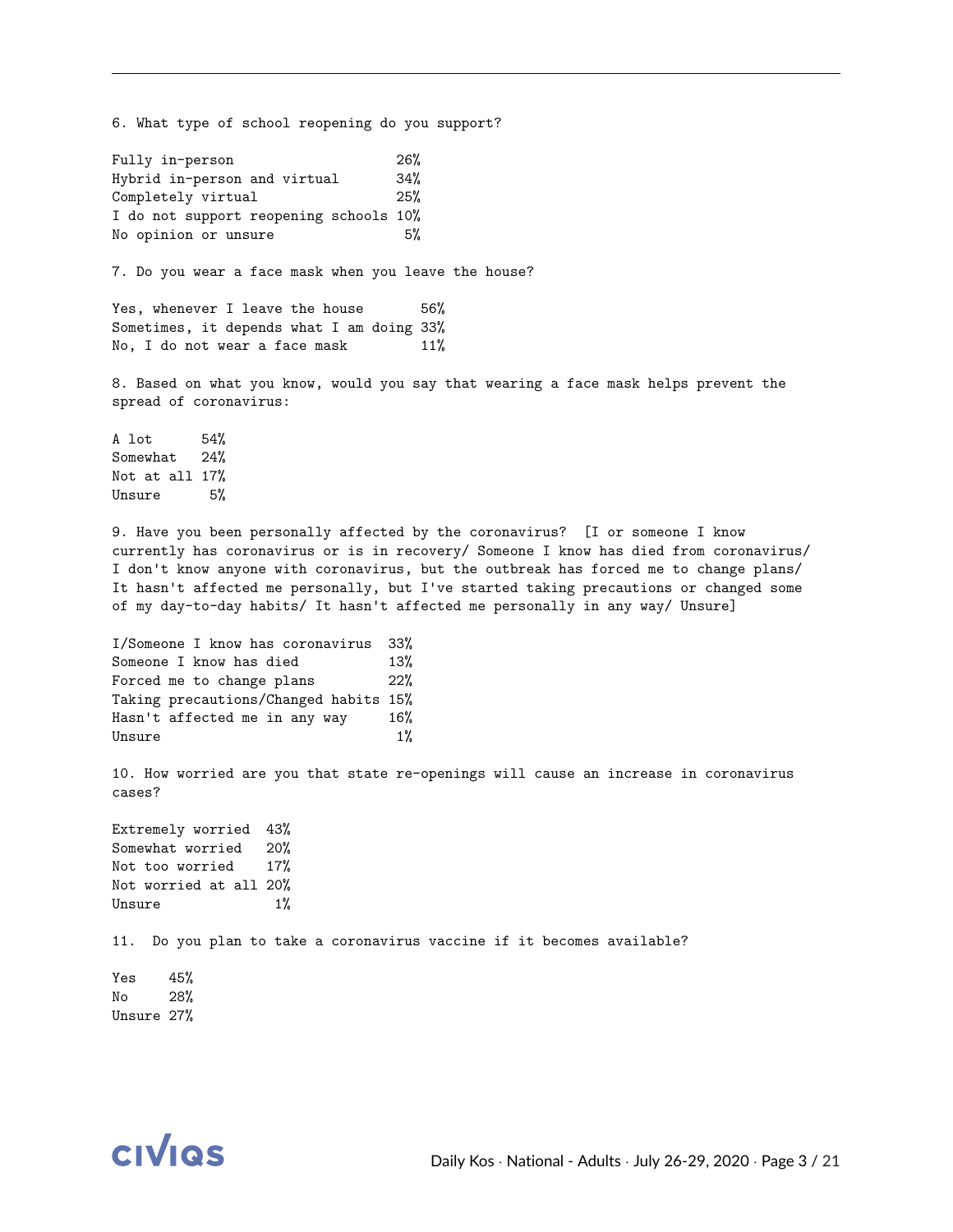12. As you may know, in the past several months there have been widespread protests of racism and police brutality. In general, do you support or oppose these protests?

| Support |                            |  | 50%   |
|---------|----------------------------|--|-------|
| Oppose  |                            |  | 39%   |
|         | Neither support nor oppose |  | 9%    |
| Unsure  |                            |  | $1\%$ |

13. Which of the following most closely describes how you feel about the police's handling of the protests?

I think the police are using too much force on the protests 46% I think the police are doing a good job of handling the protests 16% I think the police are not doing enough to contain the protests 32%  $\mu_\mathrm{BME} = 6\%$ 

14. Do you watch MSNBC?

Yes, frequently 13% Yes, occasionally 23% I do not watch MSNBC 64%

15. Do you watch Fox News?

Yes, frequently 16% Yes, occasionally 28% I do not watch Fox News 56%

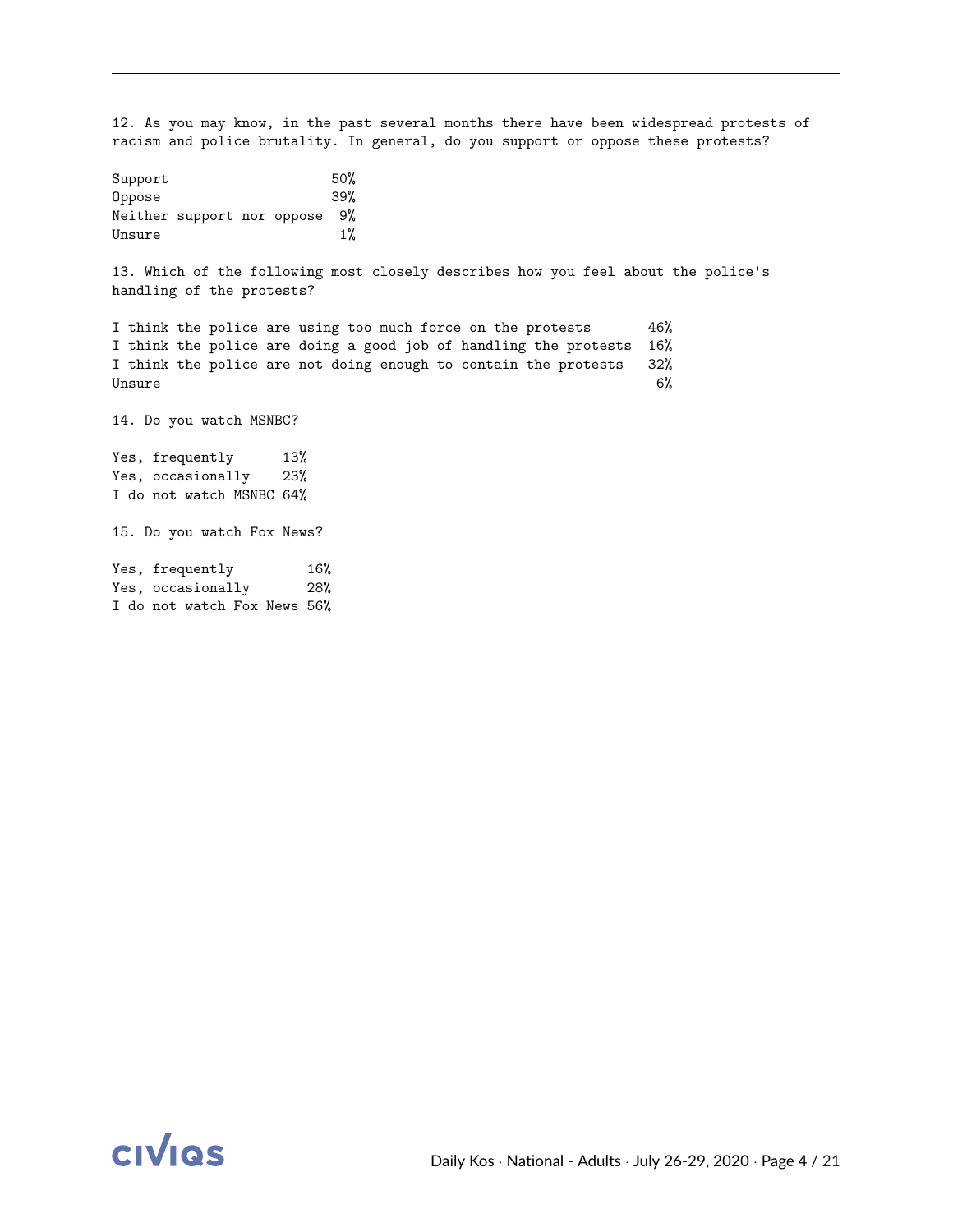### **Crosstabs**

1. Which of these statements describes you best? [I support President Trump, and there's almost nothing that could change that/ I support President Trump right now, but I'm open to changing my mind if things change later/ I neither support or oppose President Trump/ I oppose President Trump right now, but I'm open to changing my mind if things change later/ I oppose President Trump, and there's almost nothing that could change that/ Unsure]

|                                   | Total  |       |        | Democrat Republican Independent |        |                                                         | Female Male                |                      |        |        |
|-----------------------------------|--------|-------|--------|---------------------------------|--------|---------------------------------------------------------|----------------------------|----------------------|--------|--------|
| Support Trump, won't change       | 34%    |       | $3\%$  | 77%                             |        | $30\%$                                                  | 32%                        | $36\%$               |        |        |
| Support Trump, could change later | 8%     |       | $1\%$  | 12%                             |        | 10%                                                     | 7%                         | 8%                   |        |        |
| Neither support nor oppose Trump  | $2\%$  |       | $1\%$  | $1\%$                           |        | 4%                                                      | 2%                         | 3%                   |        |        |
| Oppose Trump, could change later  | 3%     |       | 2%     | 2%                              |        | 4%                                                      | 2%                         | 3%                   |        |        |
| Oppose Trump, won't change        | 53%    |       | 92%    | $7\%$                           |        | 51%                                                     | 57%                        | $50\%$               |        |        |
| Unsure                            | $1\%$  |       | $1\%$  | 0%                              |        | 1%                                                      | 0%                         | $1\%$                |        |        |
|                                   | Total  |       |        | White Black Hispanic Other      |        |                                                         | White: Non-College College |                      |        |        |
| Support Trump, won't change       | 34%    | 44%   | $7\%$  | 14%                             |        | 20%                                                     |                            | 49%                  |        | 35%    |
| Support Trump, could change later | 8%     | 9%    | 4%     |                                 | 8%     | 6%                                                      |                            | 8%                   |        | 10%    |
| Neither support nor oppose Trump  | $2\%$  | 2%    | 2%     |                                 | 3%     | $1\%$                                                   |                            | 2%                   |        | 2%     |
| Oppose Trump, could change later  | $3\%$  | 3%    | 1%     |                                 | 4%     | 4%                                                      |                            | 2%                   |        | 4%     |
| Oppose Trump, won't change        | 53%    | 42%   | 85%    | 71%                             |        | $67\%$                                                  |                            | 39%                  |        | 49%    |
| Unsure                            | $1\%$  | 0%    | 2%     |                                 | $1\%$  | $1\%$                                                   |                            | $1\%$                |        | 0%     |
|                                   | Total  |       |        |                                 |        | Non-College College grad Postgrad                       |                            | Urban Suburban Rural |        |        |
| Support Trump, won't change       | 34%    |       | $37\%$ |                                 | $31\%$ | 21%                                                     | 24%                        |                      | 31%    | 46%    |
| Support Trump, could change later | 8%     |       | 8%     |                                 | 9%     | 5%                                                      | 5%                         |                      | 9%     | 10%    |
| Neither support nor oppose Trump  | 2%     |       | 2%     |                                 | 2%     | 3%                                                      | 3%                         |                      | 2%     | 2%     |
| Oppose Trump, could change later  | 3%     |       | 2%     |                                 | 3%     | 5%                                                      | $2\%$                      |                      | 3%     | 2%     |
| Oppose Trump, won't change        | 53%    |       | $50\%$ |                                 | 55%    | 66%                                                     | 65%                        |                      | 54%    | 40%    |
| Unsure                            | $1\%$  |       | $1\%$  |                                 | 0%     | $1\%$                                                   | $1\%$                      |                      | 0%     | 0%     |
|                                   | Total  |       |        | 18-34 35-49 50-64 65+           |        | Midwest Northeast South West                            |                            |                      |        |        |
| Support Trump, won't change       | 34%    | 21%   | 26%    | 44% 46%                         |        | 34%                                                     | 33%                        | 35%                  | 34%    |        |
| Support Trump, could change later | 8%     | 9%    | 11%    | 5%                              | 4%     | $6\%$                                                   | $7\%$                      | 8%                   | 9%     |        |
| Neither support nor oppose Trump  | $2\%$  | 3%    | 4%     | $1\%$                           | $1\%$  | 3%                                                      | $1\%$                      | 2%                   | 3%     |        |
| Oppose Trump, could change later  | 3%     | 5%    | 3%     | $1\%$                           | $2\%$  | $2\%$                                                   | $3\%$                      | 3%                   | $3\%$  |        |
| Oppose Trump, won't change        | $53\%$ | 62%   | 55%    | 48% 46%                         |        | 54%                                                     | 54%                        | 53%                  | $51\%$ |        |
| Unsure                            | $1\%$  | $1\%$ | 0%     | 0%                              | $1\%$  | 0%                                                      | $2\%$                      | 0%                   | 1%     |        |
|                                   | Total  |       |        |                                 |        | Watch Fox News: Frequently Occasionally Don't watch Fox |                            |                      |        |        |
| Support Trump, won't change       | 34%    |       |        |                                 |        | 89%                                                     | 46%                        |                      |        | 13%    |
| Support Trump, could change later | 8%     |       |        |                                 |        | 4%                                                      | 16%                        |                      |        | 4%     |
| Neither support nor oppose Trump  | $2\%$  |       |        |                                 |        | 0%                                                      | $2\%$                      |                      |        | $3\%$  |
| Oppose Trump, could change later  | 3%     |       |        |                                 |        | $1\%$                                                   | 3%                         |                      |        | $3\%$  |
| Oppose Trump, won't change        | 53%    |       |        |                                 |        | 6%                                                      | 31%                        |                      |        | $77\%$ |
| Unsure                            | $1\%$  |       |        |                                 |        | $1\%$                                                   | $1\%$                      |                      |        | 0%     |
|                                   | Total  |       |        |                                 |        | Watch MSNBC: Frequently Occasionally Don't watch MSNBC  |                            |                      |        |        |
| Support Trump, won't change       | 34%    |       |        |                                 | 2%     |                                                         | 13%                        |                      |        | 48%    |
| Support Trump, could change later | 8%     |       |        |                                 | 0%     |                                                         | 7%                         |                      |        | 9%     |
| Neither support nor oppose Trump  | 2%     |       |        |                                 | 0%     |                                                         | $2\%$                      |                      |        | 3%     |
| Oppose Trump, could change later  | $3\%$  |       |        |                                 | $2\%$  |                                                         | $4\%$                      |                      |        | $2\%$  |

**CIVIQS**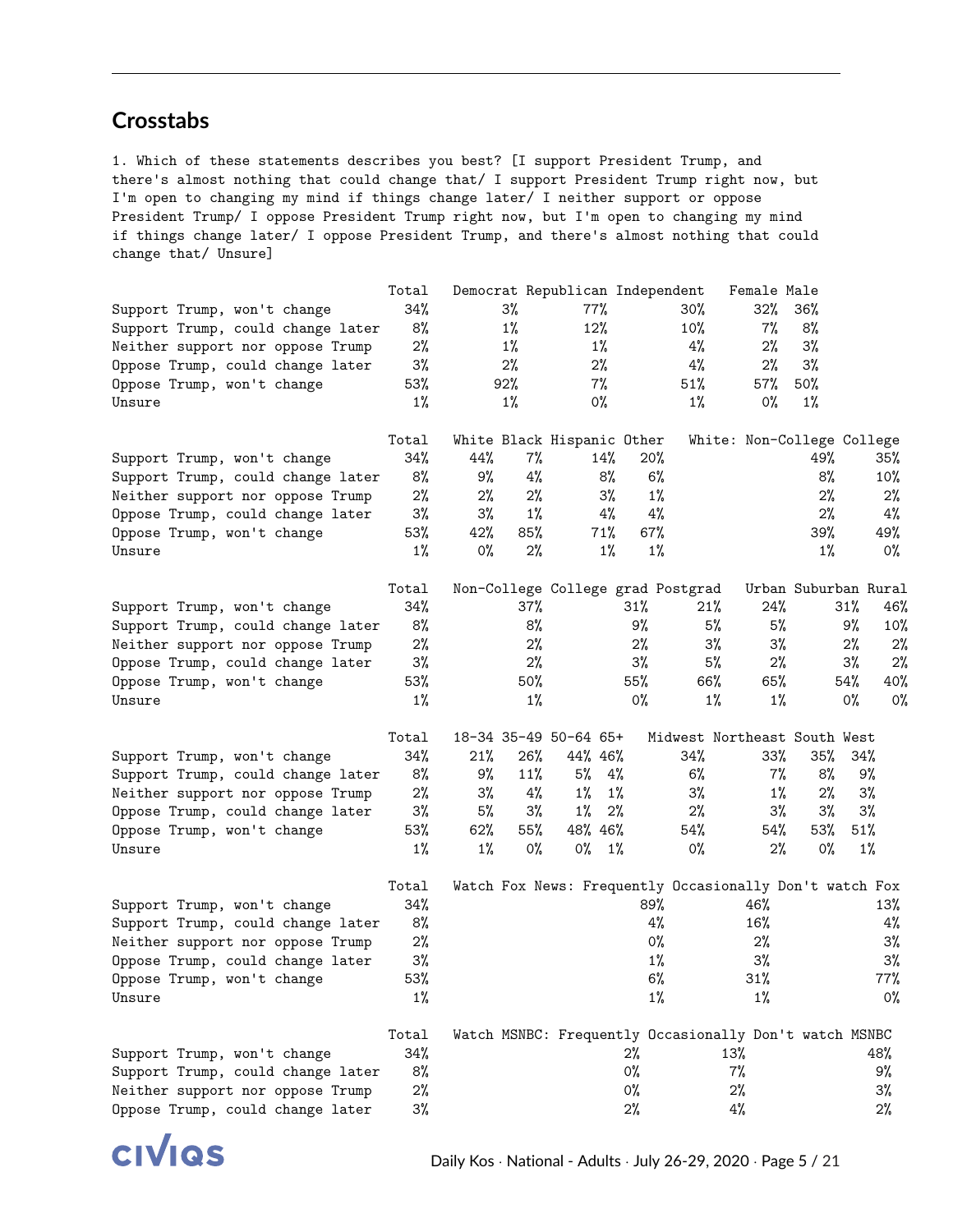| Oppose Trump, won't change | 53% | 95% | 74% | 37%   |
|----------------------------|-----|-----|-----|-------|
| Unsure                     |     |     | 0%  | $1\%$ |

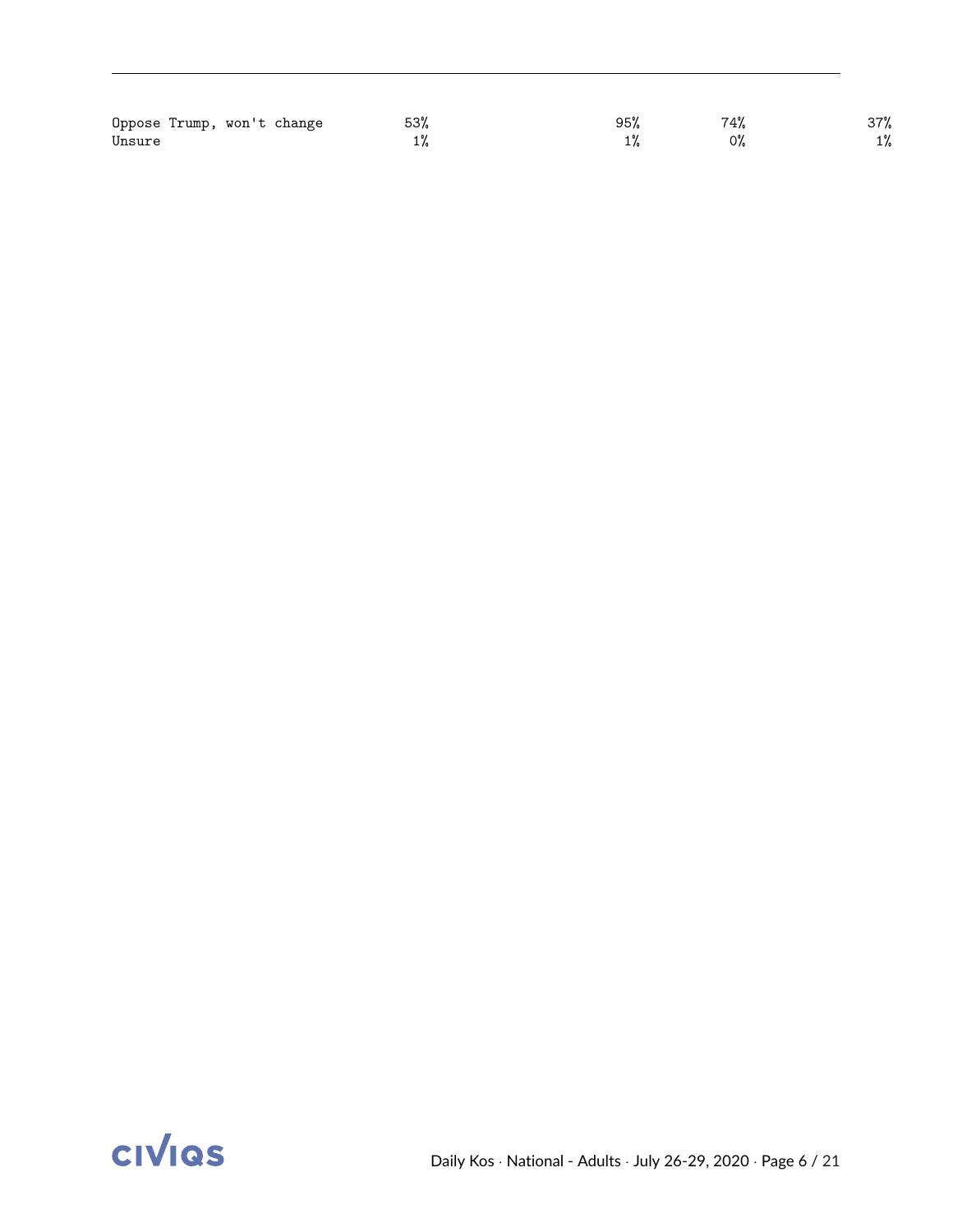2. How concerned are you about a coronavirus outbreak in your local area?

|                      | Total |       |       | Democrat Republican Independent |     |                                                         | Female Male                |                      |       |       |
|----------------------|-------|-------|-------|---------------------------------|-----|---------------------------------------------------------|----------------------------|----------------------|-------|-------|
| Extremely concerned  | 38%   |       | 66%   | 10%                             |     | 34%                                                     | 42%                        | 35%                  |       |       |
| Moderately concerned | 25%   |       | 27%   | 19%                             |     | 28%                                                     | 25%                        | 25%                  |       |       |
| A little concerned   | 15%   |       | 4%    | 28%                             |     | 16%                                                     | 15%                        | 16%                  |       |       |
| Not concerned at all | 21%   |       | 3%    | 43%                             |     | 22%                                                     | 18%                        | 23%                  |       |       |
| Unsure               | 0%    |       | 0%    | 0%                              |     | $0\%$                                                   | 0%                         | $0\%$                |       |       |
|                      |       |       |       |                                 |     |                                                         |                            |                      |       |       |
|                      | Total |       |       | White Black Hispanic Other      |     |                                                         | White: Non-College College |                      |       |       |
| Extremely concerned  | 38%   | 29%   | 64%   | 57%                             |     | 42%                                                     |                            | 27%                  |       | 33%   |
| Moderately concerned | 25%   | 25%   | 22%   | 23%                             |     | 36%                                                     |                            | 23%                  |       | 31%   |
| A little concerned   | 15%   | 19%   | 3%    |                                 | 8%  | 11%                                                     |                            | 22%                  |       | 16%   |
| Not concerned at all | 21%   | 26%   | 11%   | 13%                             |     | 11%                                                     |                            | 28%                  |       | 20%   |
| Unsure               | $0\%$ | 0%    | $1\%$ |                                 | 0%  | $0\%$                                                   |                            | $0\%$                |       | 0%    |
|                      | Total |       |       |                                 |     | Non-College College grad Postgrad                       |                            | Urban Suburban Rural |       |       |
| Extremely concerned  | 38%   |       | 37%   |                                 | 38% | 43%                                                     | 48%                        |                      | 38%   | 27%   |
| Moderately concerned | 25%   |       | 23%   |                                 | 28% | 35%                                                     | 25%                        |                      | 26%   | 22%   |
| A little concerned   | 15%   |       | 17%   |                                 | 15% | 9%                                                      | $10\%$                     |                      | 17%   | 22%   |
| Not concerned at all | 21%   |       | 23%   |                                 | 19% | 13%                                                     | 16%                        |                      | 19%   | 29%   |
| Unsure               | 0%    |       | 0%    |                                 | 0%  | 0%                                                      | $1\%$                      |                      | $0\%$ | 0%    |
|                      | Total |       |       | 18-34 35-49 50-64 65+           |     | Midwest Northeast South West                            |                            |                      |       |       |
| Extremely concerned  | 38%   | 38%   | 40%   | 33% 40%                         |     | 35%                                                     | 28%                        | 46%                  | 34%   |       |
| Moderately concerned | 25%   | 28%   | 23%   | 26% 23%                         |     | 27%                                                     | 32%                        | 21%                  | 26%   |       |
| A little concerned   | 15%   | 13%   | 13%   | 19% 18%                         |     | 16%                                                     | $17\%$                     | 13%                  | 18%   |       |
| Not concerned at all | 21%   | 21%   | 23%   | 21% 19%                         |     | 22%                                                     | 22%                        | 20%                  | 22%   |       |
| Unsure               | 0%    | $0\%$ | $0\%$ | $1\%$                           | 0%  | $0\%$                                                   | 0%                         | $0\%$                | $0\%$ |       |
|                      | Total |       |       |                                 |     | Watch Fox News: Frequently Occasionally Don't watch Fox |                            |                      |       |       |
| Extremely concerned  | 38%   |       |       |                                 |     | $10\%$                                                  | 26%                        |                      |       | 52%   |
| Moderately concerned | 25%   |       |       |                                 |     | 27%                                                     | 21%                        |                      |       | 27%   |
| A little concerned   | 15%   |       |       |                                 |     | 26%                                                     | 21%                        |                      |       | 9%    |
| Not concerned at all | 21%   |       |       |                                 |     | 36%                                                     | 32%                        |                      |       | 12%   |
| Unsure               | $0\%$ |       |       |                                 |     | $0\%$                                                   | $1\%$                      |                      |       | $0\%$ |
|                      | Total |       |       |                                 |     | Watch MSNBC: Frequently Occasionally Don't watch MSNBC  |                            |                      |       |       |
| Extremely concerned  | 38%   |       |       |                                 | 72% |                                                         | 54%                        |                      | 25%   |       |
| Moderately concerned | 25%   |       |       |                                 | 21% |                                                         | 29%                        |                      | 25%   |       |
| A little concerned   | 15%   |       |       |                                 | 5%  |                                                         | 8%                         |                      | 20%   |       |
| Not concerned at all | 21%   |       |       |                                 | 2%  |                                                         | 9%                         |                      | 29%   |       |
| Unsure               | 0%    |       |       |                                 | 0%  |                                                         | 0%                         |                      | 0%    |       |

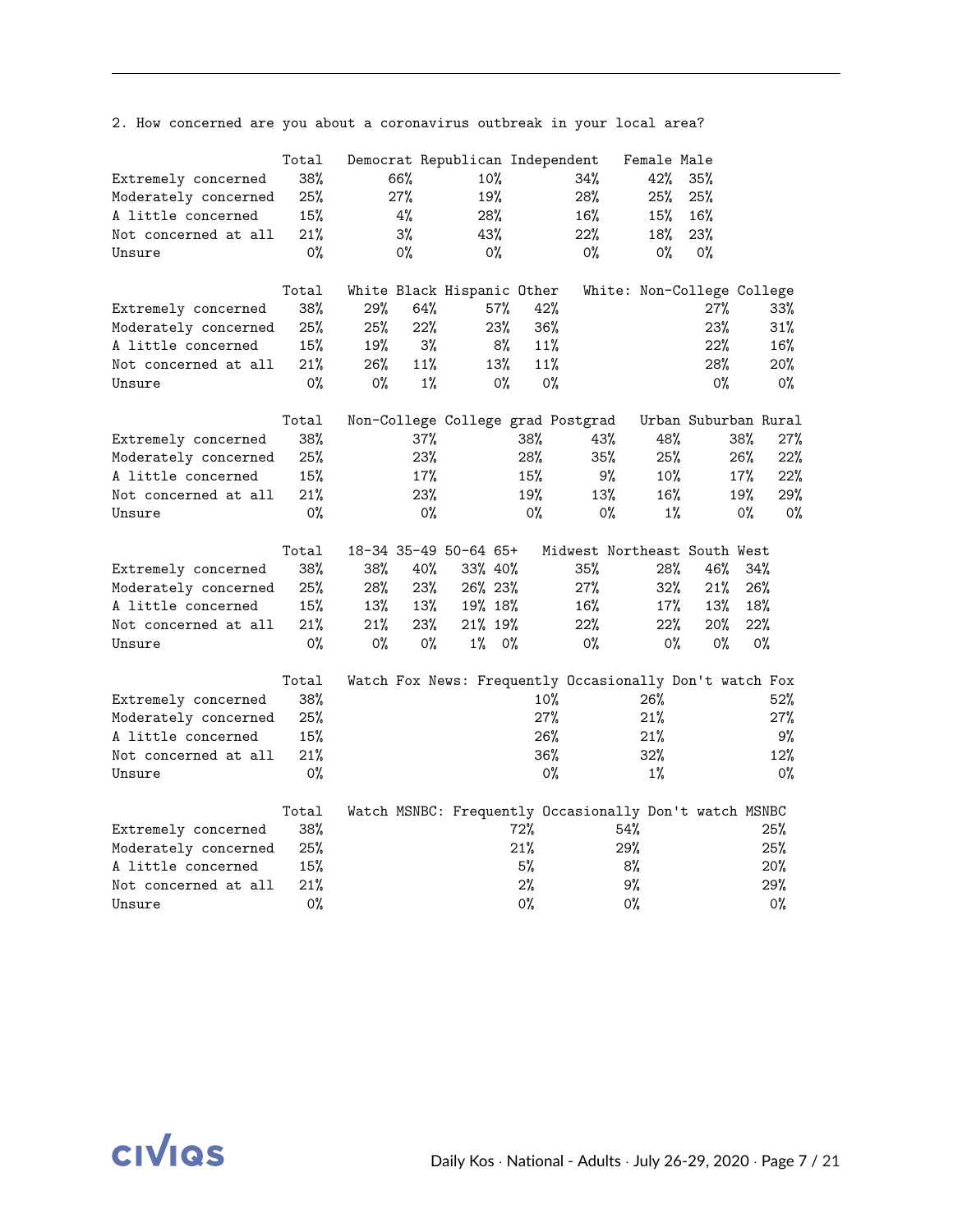3. How satisfied are you with the U.S. government's current response to the coronavirus outbreak?

|                      | Total  |       |       | Democrat Republican Independent                         |        |       |                              | Female Male |                            |       |        |
|----------------------|--------|-------|-------|---------------------------------------------------------|--------|-------|------------------------------|-------------|----------------------------|-------|--------|
| Completely satisfied | 12%    |       | 2%    | 29%                                                     |        |       | 10%                          | 12%         | 13%                        |       |        |
| Mostly satisfied     | 22%    |       | 4%    | 43%                                                     |        |       | 22%                          | 21%         | 22%                        |       |        |
| Not very satisfied   | 13%    |       | 9%    | 12%                                                     |        |       | 17%                          | 13%         | 14%                        |       |        |
| Not satisfied at all | $51\%$ |       | 83%   | 15%                                                     |        |       | 49%                          | 53%         | 50%                        |       |        |
| Unsure               | 2%     |       | $1\%$ |                                                         | 2%     |       | 2%                           | $1\%$       | 2%                         |       |        |
|                      | Total  |       |       | White Black Hispanic Other                              |        |       |                              |             | White: Non-College College |       |        |
| Completely satisfied | $12\%$ | 15%   | 5%    |                                                         | 7%     | 9%    |                              |             | 17%                        |       | 13%    |
| Mostly satisfied     | 22%    | 27%   | 7%    |                                                         | 13%    | 12%   |                              |             | 28%                        |       | 25%    |
| Not very satisfied   | 13%    | 14%   | 9%    |                                                         | 14%    | 13%   |                              |             | 14%                        |       | 13%    |
| Not satisfied at all | 51%    | 42%   | 77%   |                                                         | 64%    | 64%   |                              |             | 40%                        |       | 48%    |
| Unsure               | 2%     | 2%    | 2%    |                                                         | $1\%$  | 2%    |                              |             | 2%                         |       | $1\%$  |
|                      | Total  |       |       | Non-College College grad Postgrad                       |        |       |                              |             | Urban Suburban Rural       |       |        |
| Completely satisfied | 12%    |       | 13%   |                                                         |        | 11%   | 9%                           | 9%          |                            | 11%   | 15%    |
| Mostly satisfied     | 22%    |       | 22%   |                                                         |        | 24%   | 15%                          | 18%         |                            | 23%   | $30\%$ |
| Not very satisfied   | 13%    |       | 14%   |                                                         |        | 11%   | 10%                          | 10%         |                            | 13%   | 13%    |
| Not satisfied at all | $51\%$ |       | 48%   |                                                         |        | 53%   | 65%                          | 61%         |                            | 51%   | 41%    |
| Unsure               | 2%     |       | 2%    |                                                         |        | 0%    | $1\%$                        | $1\%$       |                            | $1\%$ | 2%     |
|                      | Total  |       |       | 18-34 35-49 50-64 65+                                   |        |       | Midwest Northeast South West |             |                            |       |        |
| Completely satisfied | 12%    | 7%    | 11%   | 15% 17%                                                 |        |       | 12%                          | 12%         | 13%                        | 12%   |        |
| Mostly satisfied     | 22%    | 15%   | 19%   | 28% 26%                                                 |        |       | 21%                          | 20%         | 21%                        | 24%   |        |
| Not very satisfied   | 13%    | 17%   | 14%   |                                                         | 9% 11% |       | 17%                          | $12\%$      | 12%                        | 11%   |        |
| Not satisfied at all | 51%    | 60%   | 54%   | 46% 45%                                                 |        |       | 49%                          | 52%         | 52%                        | 51%   |        |
| Unsure               | $2\%$  | $1\%$ | 2%    | $1\%$                                                   | $1\%$  |       | $1\%$                        | 4%          | $1\%$                      | 2%    |        |
|                      | Total  |       |       | Watch Fox News: Frequently Occasionally Don't watch Fox |        |       |                              |             |                            |       |        |
| Completely satisfied | 12%    |       |       |                                                         |        | 36%   |                              | 16%         |                            |       | 4%     |
| Mostly satisfied     | 22%    |       |       |                                                         |        | 45%   |                              | 32%         |                            |       | 10%    |
| Not very satisfied   | 13%    |       |       |                                                         |        | 10%   |                              | 14%         |                            |       | 13%    |
| Not satisfied at all | 51%    |       |       |                                                         |        | 9%    |                              | 35%         |                            |       | 71%    |
| Unsure               | 2%     |       |       |                                                         |        | $1\%$ |                              | 4%          |                            |       | $1\%$  |
|                      | Total  |       |       | Watch MSNBC: Frequently Occasionally Don't watch MSNBC  |        |       |                              |             |                            |       |        |
| Completely satisfied | 12%    |       |       |                                                         |        | 1%    |                              | $4\%$       |                            |       | 18%    |
| Mostly satisfied     | 22%    |       |       |                                                         |        | 6%    |                              | 12%         |                            |       | 28%    |
| Not very satisfied   | 13%    |       |       |                                                         |        | 6%    |                              | 15%         |                            |       | 14%    |
| Not satisfied at all | 51%    |       |       |                                                         | 87%    |       |                              | 67%         |                            |       | 38%    |
| Unsure               | 2%     |       |       |                                                         |        | $1\%$ |                              | $1\%$       |                            |       | 2%     |

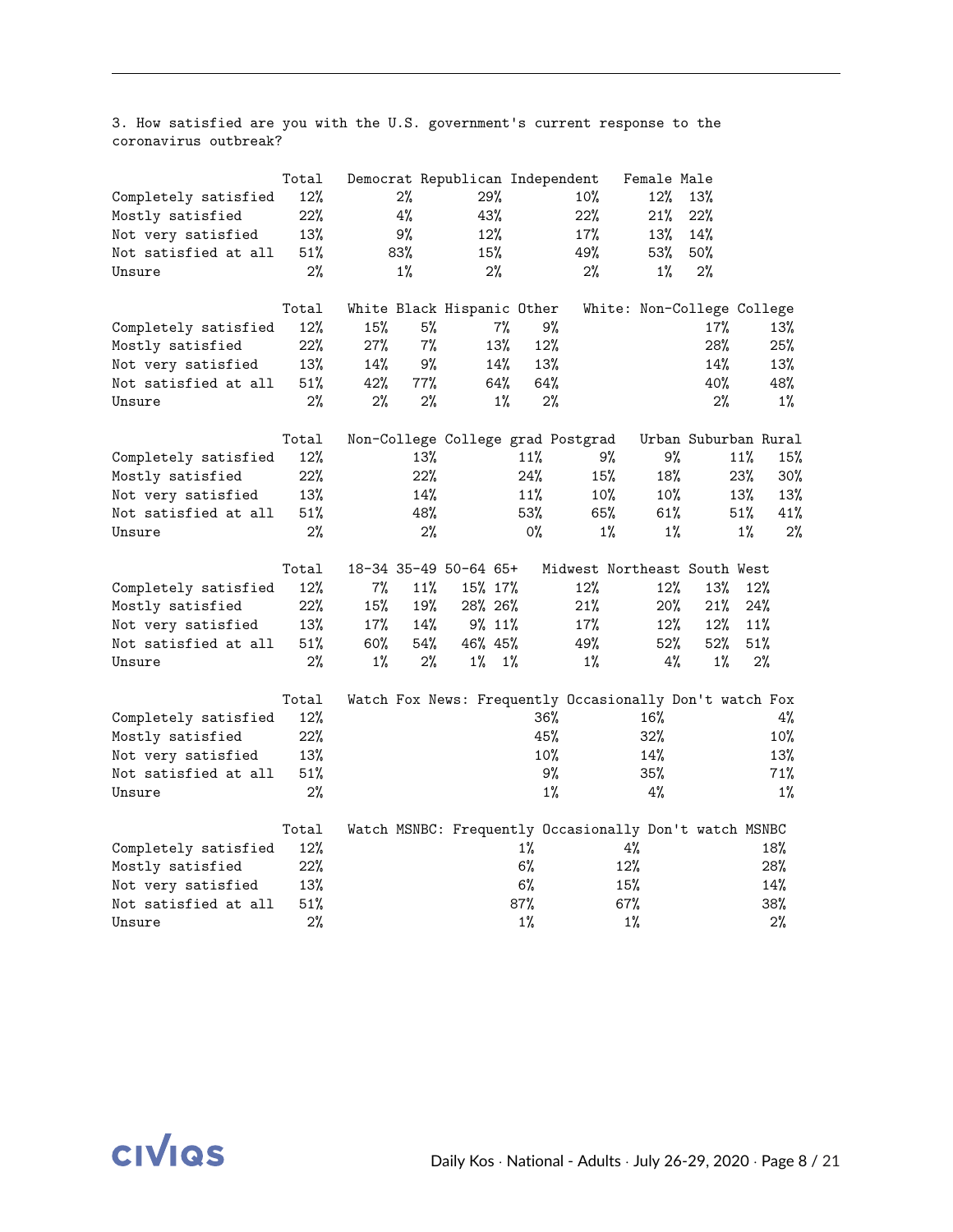4. How satisfied are you with your state and local government's current response to the coronavirus outbreak?

|                      | Total |       |       | Democrat Republican Independent |       |                                   | Female Male                                             |        |                      |
|----------------------|-------|-------|-------|---------------------------------|-------|-----------------------------------|---------------------------------------------------------|--------|----------------------|
| Completely satisfied | 10%   |       | 9%    | 13%                             |       | 9%                                | 10%                                                     | 10%    |                      |
| Mostly satisfied     | 39%   |       | 45%   | 33%                             |       | 38%                               | 40%                                                     | 39%    |                      |
| Not very satisfied   | 25%   |       | 22%   | 23%                             |       | 28%                               | 25%                                                     | 24%    |                      |
| Not satisfied at all | 25%   |       | 24%   | 30%                             |       | 23%                               | 23%                                                     | 26%    |                      |
| Unsure               | $1\%$ |       | 0%    | $1\%$                           |       | 2%                                | 2%                                                      | $1\%$  |                      |
|                      | Total |       |       | White Black Hispanic Other      |       |                                   | White: Non-College College                              |        |                      |
| Completely satisfied | 10%   | 10%   | 9%    |                                 | 8%    | 13%                               |                                                         | 10%    | 10%                  |
| Mostly satisfied     | 39%   | 38%   | 47%   | 42%                             |       | 30%                               |                                                         | 36%    | 42%                  |
| Not very satisfied   | 25%   | 26%   | 19%   | 26%                             |       | 25%                               |                                                         | 24%    | 29%                  |
| Not satisfied at all | 25%   | 25%   | 24%   | 23%                             |       | 30%                               |                                                         | 28%    | 19%                  |
| Unsure               | $1\%$ | $1\%$ | $1\%$ |                                 | 0%    | $1\%$                             |                                                         | 2%     | $1\%$                |
|                      | Total |       |       |                                 |       | Non-College College grad Postgrad |                                                         |        | Urban Suburban Rural |
| Completely satisfied | 10%   |       | 10%   |                                 | 9%    | 10%                               | 8%                                                      |        | 9%<br>12%            |
| Mostly satisfied     | 39%   |       | 37%   |                                 | 40%   | 46%                               | 44%                                                     |        | 38%<br>36%           |
| Not very satisfied   | 25%   |       | 23%   |                                 | 28%   | 25%                               | 22%                                                     |        | 27%<br>22%           |
| Not satisfied at all | 25%   |       | 27%   |                                 | 22%   | 18%                               | 24%                                                     |        | 25%<br>28%           |
| Unsure               | $1\%$ |       | $1\%$ |                                 | $1\%$ | $1\%$                             | $1\%$                                                   |        | $1\%$<br>$1\%$       |
|                      | Total |       |       | 18-34 35-49 50-64 65+           |       |                                   | Midwest Northeast South West                            |        |                      |
| Completely satisfied | 10%   | 7%    | 7%    | 13% 15%                         |       | 12%                               | 14%                                                     | 9%     | 7%                   |
| Mostly satisfied     | 39%   | 34%   | 37%   | 42% 42%                         |       | 42%                               | 46%                                                     | 35%    | 37%                  |
| Not very satisfied   | 25%   | 31%   | 25%   | 21% 20%                         |       | 25%                               | $17\%$                                                  | $27\%$ | 27%                  |
| Not satisfied at all | 25%   | 27%   | 30%   | 23% 21%                         |       | 20%                               | 20%                                                     | 29%    | 28%                  |
| Unsure               | $1\%$ | 1%    | $1\%$ | $1\%$                           | $1\%$ | $1\%$                             | $2\%$                                                   | $1\%$  | $1\%$                |
|                      | Total |       |       |                                 |       |                                   | Watch Fox News: Frequently Occasionally Don't watch Fox |        |                      |
| Completely satisfied | 10%   |       |       |                                 |       | 18%                               | 8%                                                      |        | 9%                   |
| Mostly satisfied     | 39%   |       |       |                                 |       | 35%                               | 37%                                                     |        | 41%                  |
| Not very satisfied   | 25%   |       |       |                                 |       | 22%                               | 25%                                                     |        | 25%                  |
| Not satisfied at all | 25%   |       |       |                                 |       | 24%                               | 28%                                                     |        | 24%                  |
| Unsure               | $1\%$ |       |       |                                 |       | $1\%$                             | $1\%$                                                   |        | $1\%$                |
|                      | Total |       |       |                                 |       |                                   | Watch MSNBC: Frequently Occasionally Don't watch MSNBC  |        |                      |
| Completely satisfied | 10%   |       |       |                                 | 10%   |                                   | 8%                                                      |        | 11%                  |
| Mostly satisfied     | 39%   |       |       |                                 | 48%   |                                   | 45%                                                     |        | 35%                  |
| Not very satisfied   | 25%   |       |       |                                 | 17%   |                                   | 24%                                                     |        | 27%                  |
| Not satisfied at all | 25%   |       |       |                                 | 25%   |                                   | 22%                                                     |        | 26%                  |
| Unsure               | $1\%$ |       |       |                                 | $0\%$ |                                   | $1\%$                                                   |        | $1\%$                |

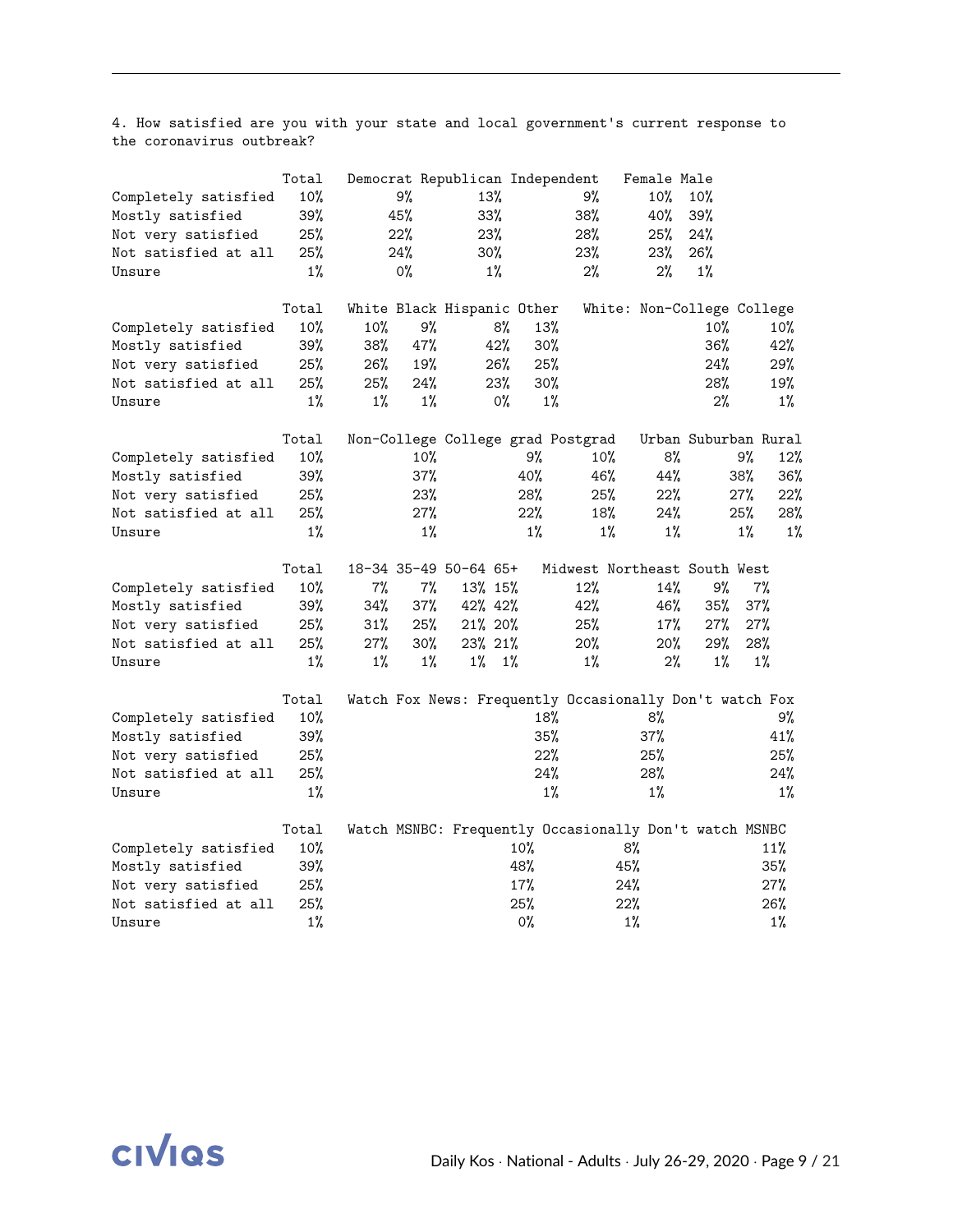5. How comfortable are you with reopening schools and universities in the fall?

| Very uncomfortable<br>Somewhat uncomfortable<br>Somewhat comfortable<br>Very comfortable<br>No opinion or unsure | Total<br>45%<br>15%<br>13%<br>23%<br>3% | 68%<br>19%<br>5%<br>5%<br>2% |       | Democrat Republican Independent<br>18%<br>11%<br>19%<br>48%<br>$3\%$ |       | 45%<br>15%<br>14%<br>22%<br>4% | Female Male<br>48%<br>14%<br>13%<br>21%<br>4% | 43%<br>17%<br>12%<br>24%<br>3% |     |       |
|------------------------------------------------------------------------------------------------------------------|-----------------------------------------|------------------------------|-------|----------------------------------------------------------------------|-------|--------------------------------|-----------------------------------------------|--------------------------------|-----|-------|
|                                                                                                                  | Total                                   |                              |       | White Black Hispanic Other                                           |       |                                | White: Non-College College                    |                                |     |       |
| Very uncomfortable                                                                                               | 45%                                     | 38%                          | 68%   | 58%                                                                  | 51%   |                                |                                               | 39%                            |     | 37%   |
| Somewhat uncomfortable                                                                                           | 15%                                     | 15%                          | 13%   | 14%                                                                  | 22%   |                                |                                               | 13%                            |     | 20%   |
| Somewhat comfortable                                                                                             | 13%                                     | 15%                          | 6%    | 11%                                                                  | 10%   |                                |                                               | 14%                            |     | 16%   |
| Very comfortable                                                                                                 | 23%                                     | 29%                          | 12%   | 11%                                                                  | 13%   |                                |                                               | 31%                            |     | 24%   |
| No opinion or unsure                                                                                             | 3%                                      | 3%                           | $1\%$ | $7\%$                                                                | 3%    |                                |                                               | 3%                             |     | 3%    |
|                                                                                                                  | Total                                   |                              |       | Non-College College grad Postgrad                                    |       |                                |                                               | Urban Suburban Rural           |     |       |
| Very uncomfortable                                                                                               | 45%                                     |                              | 45%   |                                                                      | 48%   | 46%                            | 57%                                           |                                | 44% | 39%   |
| Somewhat uncomfortable                                                                                           | 15%                                     |                              | 14%   |                                                                      | 14%   | 26%                            | 14%                                           |                                | 16% | 13%   |
| Somewhat comfortable                                                                                             | 13%                                     |                              | 13%   |                                                                      | 13%   | 13%                            | $10\%$                                        |                                | 13% | 15%   |
| Very comfortable                                                                                                 | 23%                                     |                              | 25%   |                                                                      | 22%   | 13%                            | 15%                                           |                                | 23% | 31%   |
| No opinion or unsure                                                                                             | 3%                                      |                              | 4%    |                                                                      | $3\%$ | 2%                             | 4%                                            |                                | 4%  | 2%    |
|                                                                                                                  | Total                                   |                              |       | 18-34 35-49 50-64 65+                                                |       | Midwest Northeast South West   |                                               |                                |     |       |
| Very uncomfortable                                                                                               | 45%                                     | 53%                          | 47%   | 40% 43%                                                              |       | 41%                            | 38%                                           | 50%                            | 47% |       |
| Somewhat uncomfortable                                                                                           | 15%                                     | 17%                          | 17%   | 14% 14%                                                              |       | 18%                            | 20%                                           | 13%                            | 13% |       |
| Somewhat comfortable                                                                                             | 13%                                     | 10%                          | 11%   | 15% 14%                                                              |       | 17%                            | 14%                                           | 10%                            | 13% |       |
| Very comfortable                                                                                                 | 23%                                     | 17%                          | 21%   | 28% 27%                                                              |       | 22%                            | 26%                                           | 23%                            | 24% |       |
| No opinion or unsure                                                                                             | 3%                                      | $2\%$                        | 5%    | $4\%$ 2%                                                             |       | 3%                             | 2%                                            | 4%                             |     | 3%    |
| Very uncomfortable                                                                                               | Total<br>45%                            |                              |       | Watch Fox News: Frequently Occasionally Don't watch Fox              | 13%   |                                | 34%                                           |                                |     | 60%   |
| Somewhat uncomfortable                                                                                           | 15%                                     |                              |       |                                                                      | 10%   |                                | 14%                                           |                                |     | 18%   |
| Somewhat comfortable                                                                                             | 13%                                     |                              |       |                                                                      | 22%   |                                | 19%                                           |                                |     | 7%    |
| Very comfortable                                                                                                 | 23%                                     |                              |       |                                                                      | 53%   |                                | 29%                                           |                                |     | 12%   |
| No opinion or unsure                                                                                             | 3%                                      |                              |       |                                                                      | 2%    |                                | 4%                                            |                                |     | 3%    |
|                                                                                                                  | Total                                   |                              |       | Watch MSNBC: Frequently Occasionally Don't watch MSNBC               |       |                                |                                               |                                |     |       |
| Very uncomfortable                                                                                               | 45%                                     |                              |       |                                                                      | 77%   |                                | 58%                                           |                                |     | 35%   |
| Somewhat uncomfortable                                                                                           | 15%                                     |                              |       |                                                                      | 13%   |                                | 19%                                           |                                |     | 15%   |
| Somewhat comfortable                                                                                             | 13%                                     |                              |       |                                                                      | 3%    |                                | 10%                                           |                                |     | 16%   |
| Very comfortable                                                                                                 | 23%                                     |                              |       |                                                                      | 5%    |                                | 10%                                           |                                |     | 32%   |
| No opinion or unsure                                                                                             | $3\%$                                   |                              |       |                                                                      | $3\%$ |                                | 3%                                            |                                |     | $3\%$ |

**CIVIQS**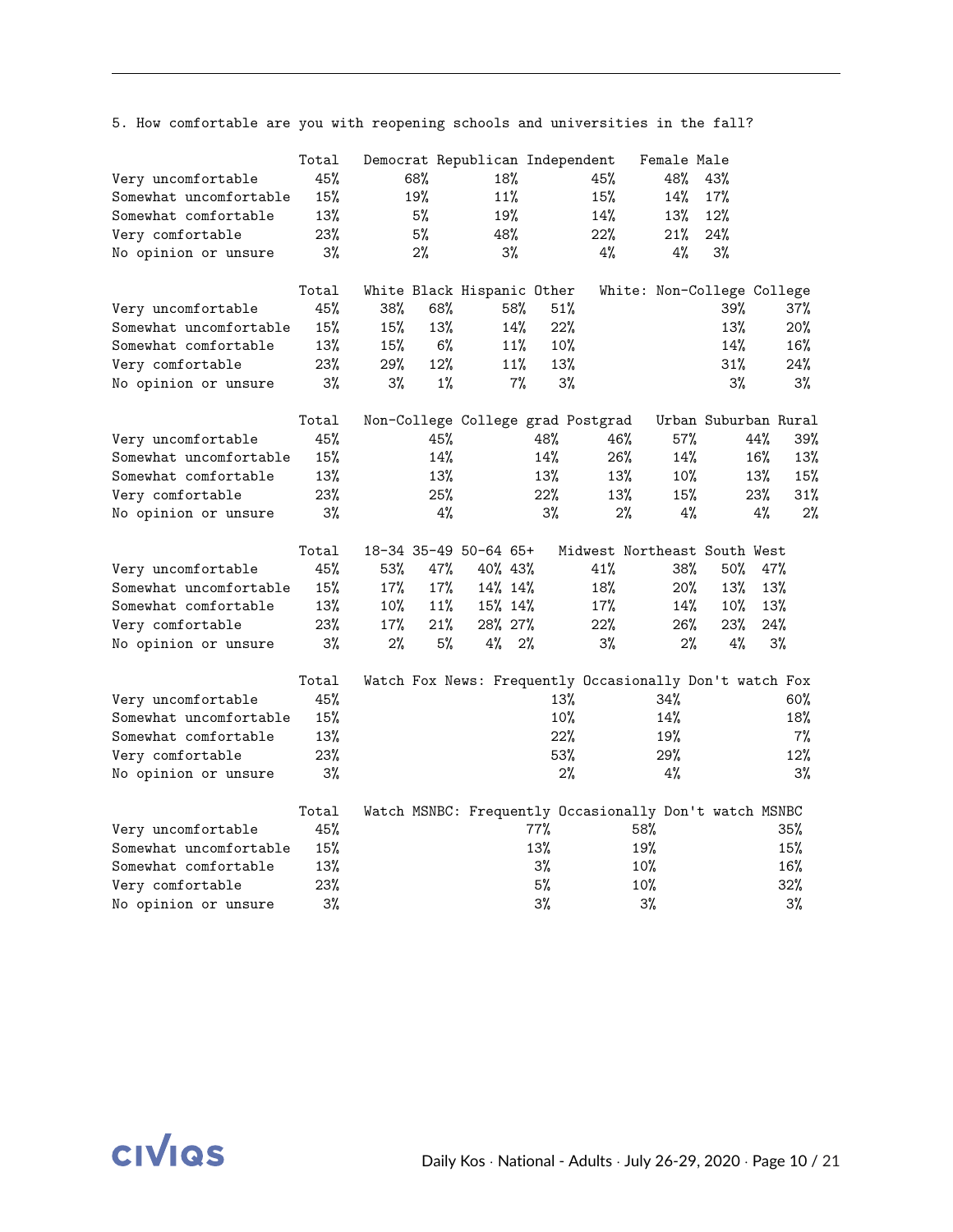6. What type of school reopening do you support?

|                                    | Total |     |     | Democrat Republican Independent |       |                                                         | Female Male |     |                            |
|------------------------------------|-------|-----|-----|---------------------------------|-------|---------------------------------------------------------|-------------|-----|----------------------------|
| Fully in-person                    | 26%   |     | 4%  | 55%                             |       | 25%                                                     | 23%         | 29% |                            |
| Hybrid in-person and virtual       | 34%   |     | 35% | 31%                             |       | 36%                                                     | 35%         | 34% |                            |
| Completely virtual                 | 25%   |     | 39% | 6%                              |       | 26%                                                     | 27%         | 23% |                            |
| I do not support reopening schools | 10%   |     | 18% | $3\%$                           |       | 8%                                                      | $10\%$      | 9%  |                            |
| No opinion or unsure               | 5%    |     | 4%  | 5%                              |       | 6%                                                      | 5%          | 5%  |                            |
|                                    |       |     |     |                                 |       |                                                         |             |     |                            |
|                                    | Total |     |     | White Black Hispanic Other      |       |                                                         |             |     | White: Non-College College |
| Fully in-person                    | 26%   | 33% | 10% | 10%                             | 15%   |                                                         |             | 36% | 26%                        |
| Hybrid in-person and virtual       | 34%   | 34% | 32% | 33%                             | 43%   |                                                         |             | 32% | 38%                        |
| Completely virtual                 | 25%   | 22% | 34% | 35%                             | 30%   |                                                         |             | 22% | 22%                        |
| I do not support reopening schools | 10%   | 6%  | 20% | 16%                             |       | 9%                                                      |             | 6%  | 8%                         |
| No opinion or unsure               | 5%    | 5%  | 4%  |                                 | 6%    | 3%                                                      |             | 5%  | 6%                         |
|                                    | Total |     |     |                                 |       | Non-College College grad Postgrad                       |             |     | Urban Suburban Rural       |
| Fully in-person                    | 26%   |     | 28% |                                 | 24%   | 14%                                                     | 20%         |     | 25%<br>36%                 |
| Hybrid in-person and virtual       | 34%   |     | 32% |                                 | 34%   | 44%                                                     | 31%         |     | 35%<br>33%                 |
| Completely virtual                 | 25%   |     | 25% |                                 | 28%   | 24%                                                     | 31%         |     | 26%<br>18%                 |
| I do not support reopening schools | 10%   |     | 9%  |                                 | 9%    | 11%                                                     | 11%         |     | 8%<br>9%                   |
| No opinion or unsure               | 5%    |     | 5%  |                                 | 5%    | $6\%$                                                   | $6\%$       |     | 6%<br>3%                   |
|                                    | Total |     |     | 18-34 35-49 50-64 65+           |       | Midwest Northeast South West                            |             |     |                            |
| Fully in-person                    | 26%   | 20% | 23% | 30% 32%                         |       | 26%                                                     | 28%         | 23% | 29%                        |
| Hybrid in-person and virtual       | 34%   | 32% | 38% | 34% 31%                         |       | 38%                                                     | 35%         | 33% | 33%                        |
| Completely virtual                 | 25%   | 37% | 24% | 21% 19%                         |       | 21%                                                     | $20\%$      | 30% | 25%                        |
| I do not support reopening schools | 10%   | 7%  | 9%  | 10% 13%                         |       | 9%                                                      | 11%         | 9%  | 10%                        |
| No opinion or unsure               | 5%    | 5%  | 6%  | $5\%$ 5%                        |       | 6%                                                      | 6%          | 5%  | 4%                         |
|                                    | Total |     |     |                                 |       | Watch Fox News: Frequently Occasionally Don't watch Fox |             |     |                            |
| Fully in-person                    | 26%   |     |     |                                 | 57%   |                                                         | 38%         |     | 11%                        |
| Hybrid in-person and virtual       | 34%   |     |     |                                 | 32%   |                                                         | 36%         |     | 34%                        |
| Completely virtual                 | 25%   |     |     |                                 |       | 4%                                                      | 14%         |     | 37%                        |
| I do not support reopening schools | 10%   |     |     |                                 |       | $4\%$                                                   | 6%          |     | 13%                        |
| No opinion or unsure               | 5%    |     |     |                                 |       | 4%                                                      | 6%          |     | 5%                         |
|                                    | Total |     |     |                                 |       | Watch MSNBC: Frequently Occasionally Don't watch MSNBC  |             |     |                            |
| Fully in-person                    | 26%   |     |     |                                 | $1\%$ |                                                         | 8%          |     | 37%                        |
| Hybrid in-person and virtual       | 34%   |     |     |                                 | 32%   |                                                         | 40%         |     | 33%                        |
| Completely virtual                 | 25%   |     |     |                                 | 36%   |                                                         | 34%         |     | 20%                        |
| I do not support reopening schools | 10%   |     |     |                                 | 30%   |                                                         | 11%         |     | 5%                         |
| No opinion or unsure               | 5%    |     |     |                                 | $1\%$ |                                                         | $7\%$       |     | 5%                         |

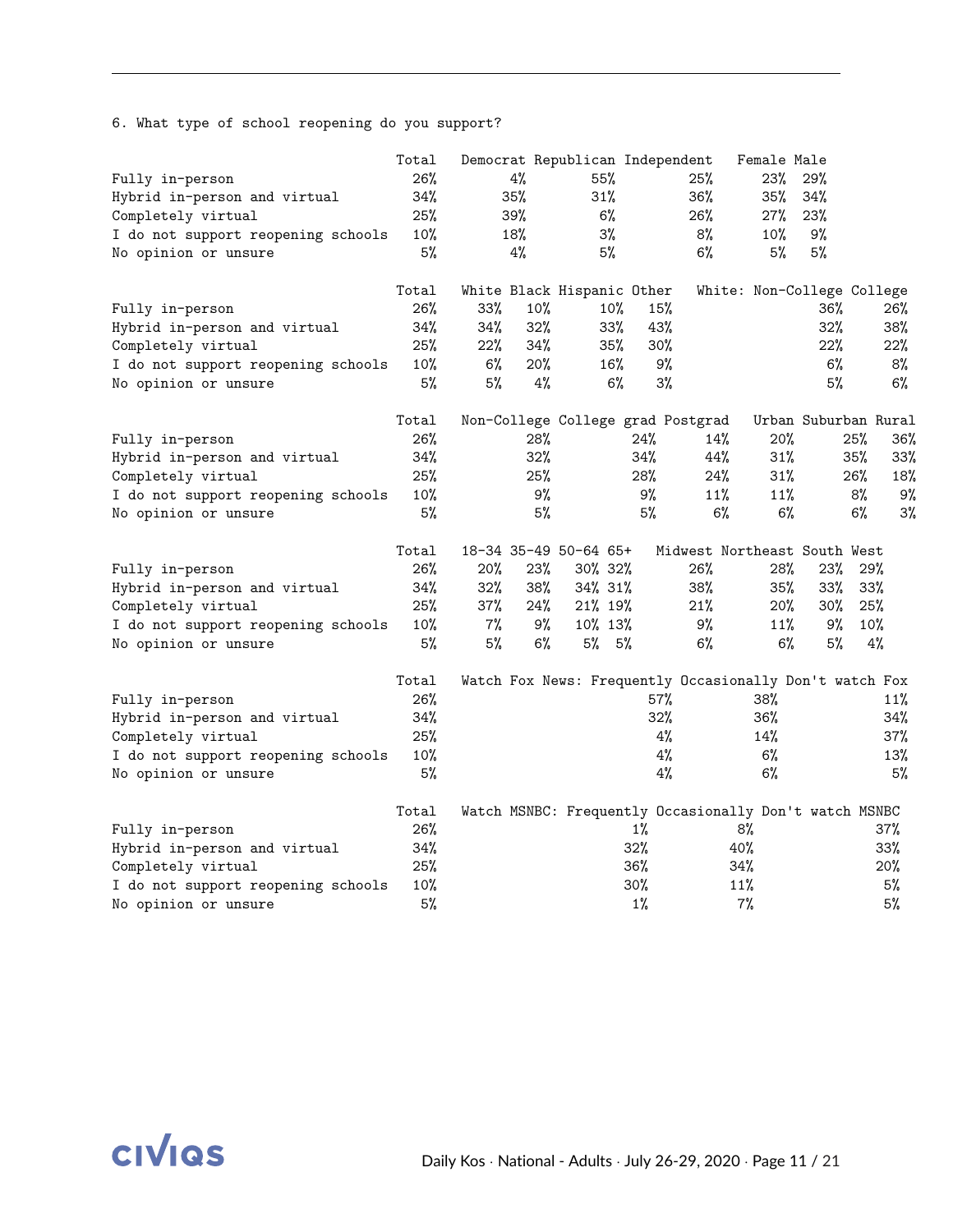|                                    | Total |     |        | Democrat Republican Independent |                |                                                         | Female Male |           |                            |
|------------------------------------|-------|-----|--------|---------------------------------|----------------|---------------------------------------------------------|-------------|-----------|----------------------------|
| Yes, whenever I leave the house    | 56%   |     | $82\%$ | 27%                             |                | 55%                                                     | 63%         | 49%       |                            |
| Sometimes, depends what I am doing | 33%   |     | 17%    | 50%                             |                | 34%                                                     | 29%         | 36%       |                            |
| No, I do not wear a face mask      | 11%   |     | 1%     | $22\%$                          |                | $12\%$                                                  |             | $8\%$ 14% |                            |
|                                    | Total |     |        | White Black Hispanic Other      |                |                                                         |             |           | White: Non-College College |
| Yes, whenever I leave the house    | 56%   | 48% | 79%    | 74%                             | 67%            |                                                         |             | 44%       | 57%                        |
| Sometimes, depends what I am doing | 33%   | 38% | $16\%$ | 23%                             | 27%            |                                                         |             | 39%       | 35%                        |
| No, I do not wear a face mask      | 11%   | 14% | $5\%$  |                                 | $7\%$<br>$2\%$ |                                                         |             | 17%       | 8%                         |
|                                    | Total |     |        |                                 |                | Non-College College grad Postgrad                       |             |           | Urban Suburban Rural       |
| Yes, whenever I leave the house    | 56%   |     | 53%    |                                 | 60%            | 69%                                                     | 70%         |           | 57%<br>40%                 |
| Sometimes, depends what I am doing | 33%   |     | 34%    |                                 | $32\%$         | 26%                                                     | 24%         |           | 44%<br>33%                 |
| No, I do not wear a face mask      | 11%   |     | 13%    |                                 | 8%             | 5%                                                      | 7%          |           | $10\%$<br>17%              |
|                                    | Total |     |        | 18-34 35-49 50-64 65+           |                | Midwest Northeast South West                            |             |           |                            |
| Yes, whenever I leave the house    | 56%   | 61% | 56%    | 53% 55%                         |                | $52\%$                                                  | 53%         | 61%       | 55%                        |
| Sometimes, depends what I am doing | 33%   | 29% | $31\%$ | 36% 36%                         |                | 33%                                                     | 36%         | 29%       | 36%                        |
| No, I do not wear a face mask      | 11%   | 10% | 13%    | 11% 9%                          |                | 15%                                                     | $11\%$      | $10\%$    | 9%                         |
|                                    | Total |     |        |                                 |                | Watch Fox News: Frequently Occasionally Don't watch Fox |             |           |                            |
| Yes, whenever I leave the house    | 56%   |     |        |                                 | 31%            |                                                         | 42%         |           | 71%                        |
| Sometimes, depends what I am doing | 33%   |     |        |                                 | 52%            |                                                         | 41%         |           | 23%                        |
| No, I do not wear a face mask      | 11%   |     |        |                                 | 17%            |                                                         | 17%         |           | 6%                         |
|                                    | Total |     |        |                                 |                | Watch MSNBC: Frequently Occasionally Don't watch MSNBC  |             |           |                            |
| Yes, whenever I leave the house    | 56%   |     |        |                                 | 86%            |                                                         | 75%         |           | 44%                        |
| Sometimes, depends what I am doing | 33%   |     |        |                                 | 14%            |                                                         | 22%         |           | 40%                        |
| No, I do not wear a face mask      | 11%   |     |        |                                 | $1\%$          |                                                         | 3%          |           | 16%                        |

7. Do you wear a face mask when you leave the house?

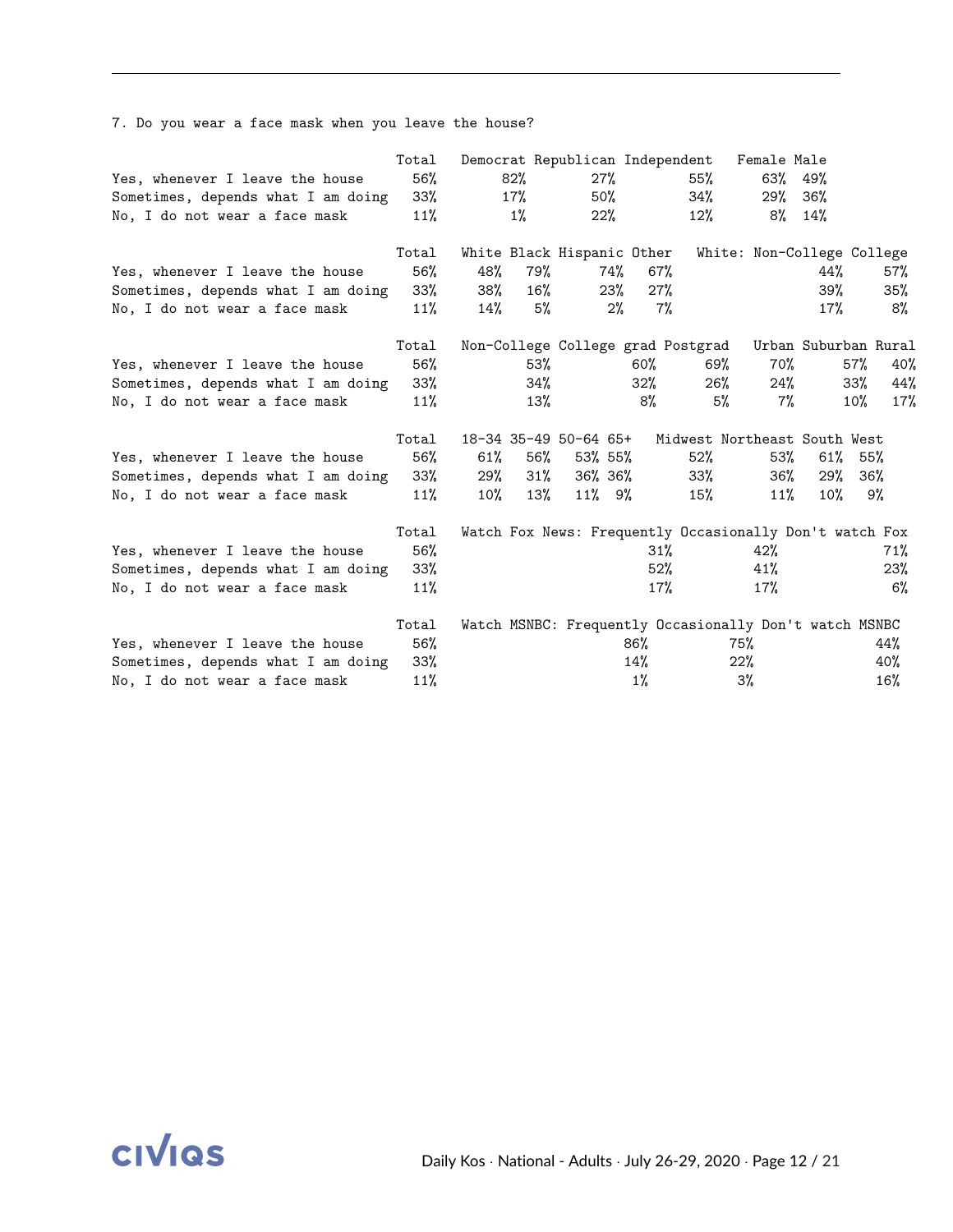8. Based on what you know, would you say that wearing a face mask helps prevent the spread of coronavirus:

|            | Total  | Democrat Republican Independent   |        |             |       |     |                                                         | Female Male |                            |     |     |
|------------|--------|-----------------------------------|--------|-------------|-------|-----|---------------------------------------------------------|-------------|----------------------------|-----|-----|
| A lot      | 54%    | 83%                               |        | 20%         |       |     | 52%                                                     | 58%         | 50%                        |     |     |
| Somewhat   | 24%    | 12%                               |        | 40%         |       |     | 23%                                                     | 23%         | 26%                        |     |     |
| Not at all | 17%    | 3%                                |        | 34%         |       |     | 18%                                                     | 15%         | 18%                        |     |     |
| Unsure     | 5%     | 1%                                |        | $6\%$       |       |     | 6%                                                      | 4%          | 5%                         |     |     |
|            | Total  | White Black Hispanic Other        |        |             |       |     |                                                         |             | White: Non-College College |     |     |
| A lot      | 54%    | 45%                               | 77%    | 73%         |       | 61% |                                                         |             | 42%                        |     | 52% |
| Somewhat   | 24%    | 28%                               | 13%    | 18%         |       | 23% |                                                         |             | 28%                        |     | 28% |
| Not at all | 17%    | 21%                               | 8%     |             | 8%    | 11% |                                                         |             | 25%                        |     | 14% |
| Unsure     | 5%     | $6\%$                             | 2%     |             | 2%    | 6%  |                                                         |             | 6%                         |     | 5%  |
|            | Total  | Non-College College grad Postgrad |        |             |       |     |                                                         |             | Urban Suburban Rural       |     |     |
| A lot      | 54%    |                                   | 51%    |             | 56%   |     | 69%                                                     | 64%         |                            | 54% | 43% |
| Somewhat   | 24%    |                                   | 25%    |             | 25%   |     | 19%                                                     | 19%         |                            | 24% | 29% |
| Not at all | 17%    |                                   | 20%    |             | 14%   |     | 10%                                                     | 14%         |                            | 15% | 24% |
| Unsure     | 5%     |                                   | 5%     |             | 6%    |     | 2%                                                      | 3%          |                            | 7%  | 4%  |
|            | Total  | 18-34 35-49 50-64 65+             |        |             |       |     | Midwest Northeast South West                            |             |                            |     |     |
| A lot      | 54%    | 59%                               | 51%    | $52\% 54\%$ |       |     | 52%                                                     | $57\%$      | $55\%$                     | 50% |     |
| Somewhat   | $24\%$ | 23%                               | 23%    | 26% 25%     |       |     | 24%                                                     | 22%         | 24%                        | 27% |     |
| Not at all | 17%    | 15%                               | $20\%$ | 18% 16%     |       |     | 19%                                                     | $17\%$      | $16\%$                     | 18% |     |
| Unsure     | 5%     | 3%                                | 6%     | $4\%$ 6%    |       |     | 5%                                                      | 3%          | 5%                         |     | 5%  |
|            | Total  |                                   |        |             |       |     | Watch Fox News: Frequently Occasionally Don't watch Fox |             |                            |     |     |
| A lot      | 54%    |                                   |        |             |       | 20% |                                                         | 36%         |                            |     | 72% |
| Somewhat   | 24%    |                                   |        |             |       | 44% |                                                         | 31%         |                            |     | 15% |
| Not at all | 17%    |                                   |        |             |       | 26% |                                                         | 26%         |                            |     | 11% |
| Unsure     | 5%     |                                   |        |             |       | 10% |                                                         | $7\%$       |                            |     | 2%  |
|            | Total  |                                   |        |             |       |     | Watch MSNBC: Frequently Occasionally Don't watch MSNBC  |             |                            |     |     |
| A lot      | 54%    |                                   |        |             | 90%   |     | 72%                                                     |             |                            |     | 40% |
| Somewhat   | 24%    |                                   |        |             | 9%    |     | 20%                                                     |             |                            |     | 29% |
| Not at all | 17%    |                                   |        |             | $1\%$ |     |                                                         | 5%          |                            |     | 25% |
| Unsure     | 5%     |                                   |        |             | 0%    |     |                                                         | 3%          |                            |     | 6%  |

**CIVIQS**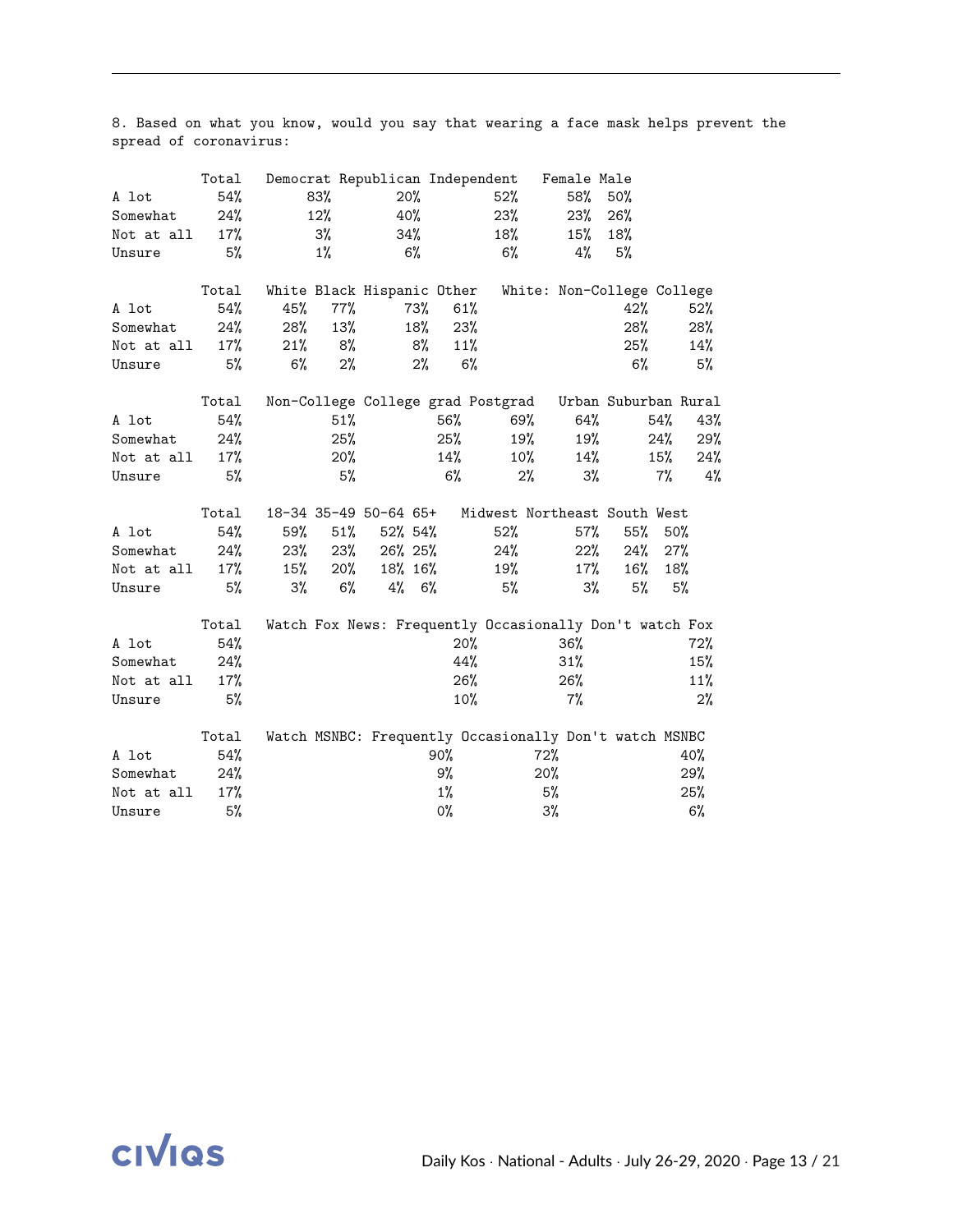9. Have you been personally affected by the coronavirus? [I or someone I know currently has coronavirus or is in recovery/ Someone I know has died from coronavirus/ I don't know anyone with coronavirus, but the outbreak has forced me to change plans/ It hasn't affected me personally, but I've started taking precautions or changed some of my day-to-day habits/ It hasn't affected me personally in any way/ Unsure]

|                                         | Total        | Democrat Republican Independent                         |        |          |            |                              | Female Male                |                      |       |              |
|-----------------------------------------|--------------|---------------------------------------------------------|--------|----------|------------|------------------------------|----------------------------|----------------------|-------|--------------|
| I/Someone I know has coronavirus        | 33%          | 39%                                                     |        | 27%      |            | 33%                          | 35%                        | 31%                  |       |              |
| Someone I know has died                 | 13%          | 17%                                                     |        | 8%       |            | 14%                          | 14%                        | 12%                  |       |              |
| Forced me to change plans               | 22%          | 21%                                                     |        | 21%      |            | 23%                          | 21%                        | 22%                  |       |              |
| Taking precautions/Changed habits       | 15%          | 15%                                                     |        | 14%      |            | 15%                          | 14%                        | 16%                  |       |              |
| Hasn't affected me in any way           | 16%          | 7%                                                      |        | 30%      |            | 15%                          | 15%                        | 17%                  |       |              |
| Unsure                                  | $1\%$        | $1\%$                                                   |        | $1\%$    |            | $1\%$                        | $1\%$                      | $1\%$                |       |              |
|                                         | Total        | White Black Hispanic Other                              |        |          |            |                              | White: Non-College College |                      |       |              |
| I/Someone I know has coronavirus        | 33%          | $30\%$                                                  | 38%    | 43%      | 35%        |                              |                            | 28%                  |       | 34%          |
| Someone I know has died                 | 13%          | $10\%$                                                  | 26%    | 15%      | 20%        |                              |                            | 9%                   |       | 12%          |
| Forced me to change plans               | 22%          | 25%                                                     | 10%    | 14%      | 17%        |                              |                            | 24%                  |       | 29%          |
| Taking precautions/Changed habits       | 15%          | 14%                                                     | 13%    | 17%      | 17%        |                              |                            | 15%                  |       | 13%          |
| Hasn't affected me in any way           | 16%          | 19%                                                     | 12%    | 10%      | 9%         |                              |                            | 23%                  |       | $12\%$       |
| Unsure                                  | $1\%$        | $1\%$                                                   | $1\%$  | $1\%$    | $1\%$      |                              |                            | 2%                   |       | $1\%$        |
|                                         | Total        | Non-College College grad Postgrad                       |        |          |            |                              |                            | Urban Suburban Rural |       |              |
| I/Someone I know has coronavirus        | 33%          |                                                         | 32%    |          | 31%        | 46%                          | 35%                        |                      | 34%   | 29%          |
| Someone I know has died                 | 13%          |                                                         | 12%    |          | 16%        | 16%                          | 18%                        |                      | 15%   | 8%           |
| Forced me to change plans               | 22%          |                                                         | 21%    |          | 24%        | 22%                          | 19%                        |                      | 22%   | 25%          |
| Taking precautions/Changed habits       | 15%          |                                                         | 16%    |          | 14%        | 9%                           | 14%                        |                      | 13%   | 16%          |
| Hasn't affected me in any way           | 16%          |                                                         | 18%    |          | 14%        | $7\%$                        | 13%                        |                      | 15%   | 21%          |
| Unsure                                  | $1\%$        |                                                         | $1\%$  |          | $1\%$      | $1\%$                        | $1\%$                      |                      | $1\%$ | 2%           |
|                                         | Total        | 18-34 35-49 50-64 65+                                   |        |          |            | Midwest Northeast South West |                            |                      |       |              |
| I/Someone I know has coronavirus        | $33\%$       | 41%                                                     | $33\%$ | 32% 25%  |            | 29%                          | 26%                        | 38%                  | 33%   |              |
| Someone I know has died                 | 13%          | $10\%$                                                  | 15%    | 18% 11%  |            | 14%                          | 19%                        | 12%                  | 10%   |              |
| Forced me to change plans               | 22%          | 23%                                                     | 23%    | 18% 22%  |            | 22%                          | 23%                        | 19%                  | 25%   |              |
| Taking precautions/Changed habits       | 15%          | 13%                                                     | 13%    | 12% 20%  |            | 17%                          | 14%                        | 14%                  | 15%   |              |
| Hasn't affected me in any way           | 16%          | 12%                                                     | 16%    | 17% 21%  |            | 16%                          | 17%                        | 16%                  | 16%   |              |
| Unsure                                  | $1\%$        | $1\%$                                                   | $1\%$  | $2\%$ 1% |            | 2%                           | $1\%$                      | $1\%$                | 1%    |              |
|                                         | Total        | Watch Fox News: Frequently Occasionally Don't watch Fox |        |          |            |                              |                            |                      |       |              |
| I/Someone I know has coronavirus        | 33%          |                                                         |        |          | 18%        |                              | $30\%$                     |                      |       | 39%          |
| Someone I know has died                 | 13%          |                                                         |        |          | 7%         |                              | 11%                        |                      |       | 16%          |
|                                         | 22%          |                                                         |        |          | 19%        |                              |                            |                      |       |              |
| Forced me to change plans               |              |                                                         |        |          |            |                              | 20%                        |                      |       | 23%          |
| Taking precautions/Changed habits       | 15%          |                                                         |        |          | 19%<br>34% |                              | 18%                        |                      |       | 12%          |
| Hasn't affected me in any way<br>Unsure | 16%<br>$1\%$ |                                                         |        |          | 4%         |                              | 18%<br>1%                  |                      |       | $10\%$<br>0% |
|                                         |              |                                                         |        |          |            |                              |                            |                      |       |              |
| I/Someone I know has coronavirus        | Total<br>33% | Watch MSNBC: Frequently Occasionally Don't watch MSNBC  |        |          | 35%        |                              | 37%                        |                      |       |              |
| Someone I know has died                 |              |                                                         |        |          |            |                              |                            |                      |       | 31%          |
|                                         | 13%          |                                                         |        |          | 23%        |                              | 19%                        |                      |       | 9%           |
| Forced me to change plans               | 22%          |                                                         |        |          | 18%        |                              | 19%                        |                      |       | 23%          |
| Taking precautions/Changed habits       | 15%          |                                                         |        |          | 16%        |                              | 16%                        |                      |       | 14%          |
| Hasn't affected me in any way           | 16%          |                                                         |        |          | 5%         |                              | 8%                         |                      |       | 21%          |
| Unsure                                  | $1\%$        |                                                         |        |          | 2%         |                              | 0%                         |                      |       | $1\%$        |

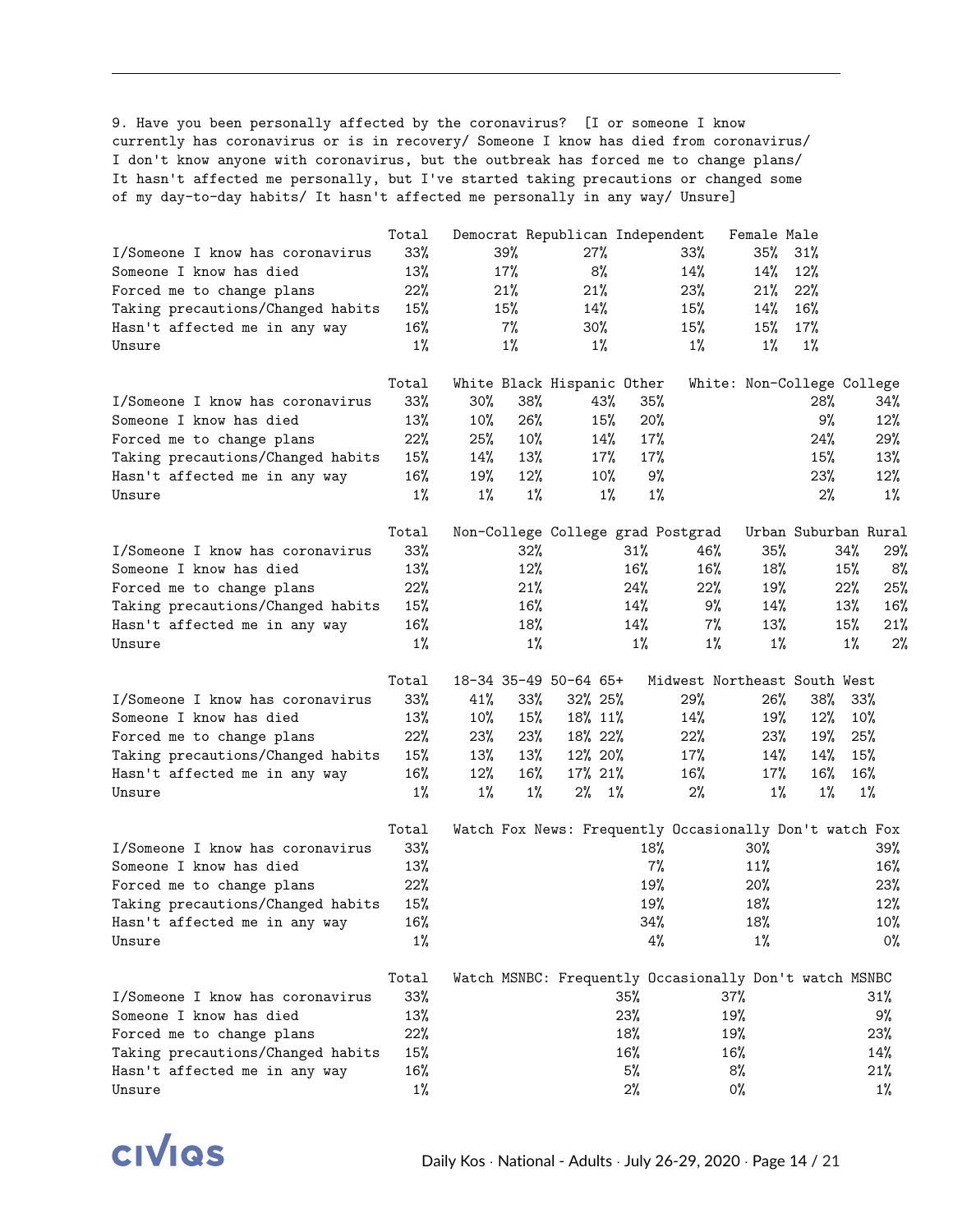10. How worried are you that state re-openings will cause an increase in coronavirus cases?

|                    | Total |       |       | Democrat Republican Independent |     |                                   | Female Male                                             |                      |       |
|--------------------|-------|-------|-------|---------------------------------|-----|-----------------------------------|---------------------------------------------------------|----------------------|-------|
| Extremely worried  | 43%   | 75%   |       | 8%                              |     | 41%                               | 47%                                                     | 39%                  |       |
| Somewhat worried   | 20%   | 21%   |       | 17%                             |     | 21%                               | 19%                                                     | 21%                  |       |
| Not too worried    | 17%   |       | 2%    | 33%                             |     | 18%                               | 16%                                                     | 18%                  |       |
| Not worried at all | 20%   |       | 2%    | 41%                             |     | 20%                               | 17%                                                     | 22%                  |       |
| Unsure             | $1\%$ |       | 0%    | $1\%$                           |     | $1\%$                             | $1\%$                                                   | 0%                   |       |
|                    | Total |       |       | White Black Hispanic Other      |     |                                   | White: Non-College College                              |                      |       |
| Extremely worried  | 43%   | 34%   | 70%   | 58%                             |     | 58%                               |                                                         | $30\%$               | 41%   |
| Somewhat worried   | 20%   | 20%   | 17%   | 24%                             |     | 19%                               |                                                         | 20%                  | 20%   |
| Not too worried    | 17%   | 21%   | 3%    | 8%                              |     | 13%                               |                                                         | 21%                  | 22%   |
| Not worried at all | 20%   | 25%   | 9%    | 10%                             |     | 10%                               |                                                         | 28%                  | 17%   |
| Unsure             | $1\%$ | $1\%$ | $1\%$ | 0%                              |     | $0\%$                             |                                                         | $1\%$                | 0%    |
|                    | Total |       |       |                                 |     | Non-College College grad Postgrad |                                                         | Urban Suburban Rural |       |
| Extremely worried  | 43%   |       | 40%   |                                 | 46% | 52%                               | 53%                                                     | 41%                  | 35%   |
| Somewhat worried   | 20%   |       | 20%   |                                 | 18% | 25%                               | 22%                                                     | 21%                  | 17%   |
| Not too worried    | 17%   |       | 17%   |                                 | 20% | 11%                               | 8%                                                      | 19%                  | 21%   |
| Not worried at all | 20%   |       | 22%   |                                 | 16% | 11%                               | 17%                                                     | 18%                  | 26%   |
| Unsure             | $1\%$ |       | $1\%$ |                                 | 0%  | $0\%$                             | $0\%$                                                   | $1\%$                | $0\%$ |
|                    | Total |       |       | 18-34 35-49 50-64 65+           |     |                                   | Midwest Northeast South West                            |                      |       |
| Extremely worried  | 43%   | 52%   | 44%   | 36% 39%                         |     | 41%                               | 39%                                                     | 48%                  | 40%   |
| Somewhat worried   | 20%   | 17%   | 20%   | 22% 20%                         |     | 22%                               | 23%                                                     | 18%                  | 18%   |
| Not too worried    | 17%   | 14%   | 15%   | 18% 20%                         |     | 19%                               | 15%                                                     | 14%                  | 21%   |
| Not worried at all | 20%   | 16%   | 21%   | 22% 20%                         |     | 18%                               | 22%                                                     | 20%                  | 20%   |
| Unsure             | $1\%$ | $1\%$ | $0\%$ | $1\%$ $1\%$                     |     | $1\%$                             | $2\%$                                                   | $1\%$                | 0%    |
|                    | Total |       |       |                                 |     |                                   | Watch Fox News: Frequently Occasionally Don't watch Fox |                      |       |
| Extremely worried  | 43%   |       |       |                                 |     | 8%                                | 25%                                                     |                      | 62%   |
| Somewhat worried   | 20%   |       |       |                                 |     | 20%                               | 19%                                                     |                      | 20%   |
| Not too worried    | 17%   |       |       |                                 |     | 33%                               | 27%                                                     |                      | 7%    |
| Not worried at all | 20%   |       |       |                                 |     | 37%                               | 28%                                                     |                      | 11%   |
| Unsure             | $1\%$ |       |       |                                 |     | 2%                                | $1\%$                                                   |                      | $0\%$ |
|                    | Total |       |       |                                 |     |                                   | Watch MSNBC: Frequently Occasionally Don't watch MSNBC  |                      |       |
| Extremely worried  | 43%   |       |       |                                 | 82% |                                   | 59%                                                     |                      | 30%   |
| Somewhat worried   | 20%   |       |       |                                 | 14% |                                   | 26%                                                     |                      | 19%   |
| Not too worried    | 17%   |       |       |                                 | 2%  |                                   | 10%                                                     |                      | 22%   |
| Not worried at all | 20%   |       |       |                                 | 2%  |                                   | 6%                                                      |                      | 28%   |
| Unsure             | $1\%$ |       |       |                                 | 0%  |                                   | 0%                                                      |                      | $1\%$ |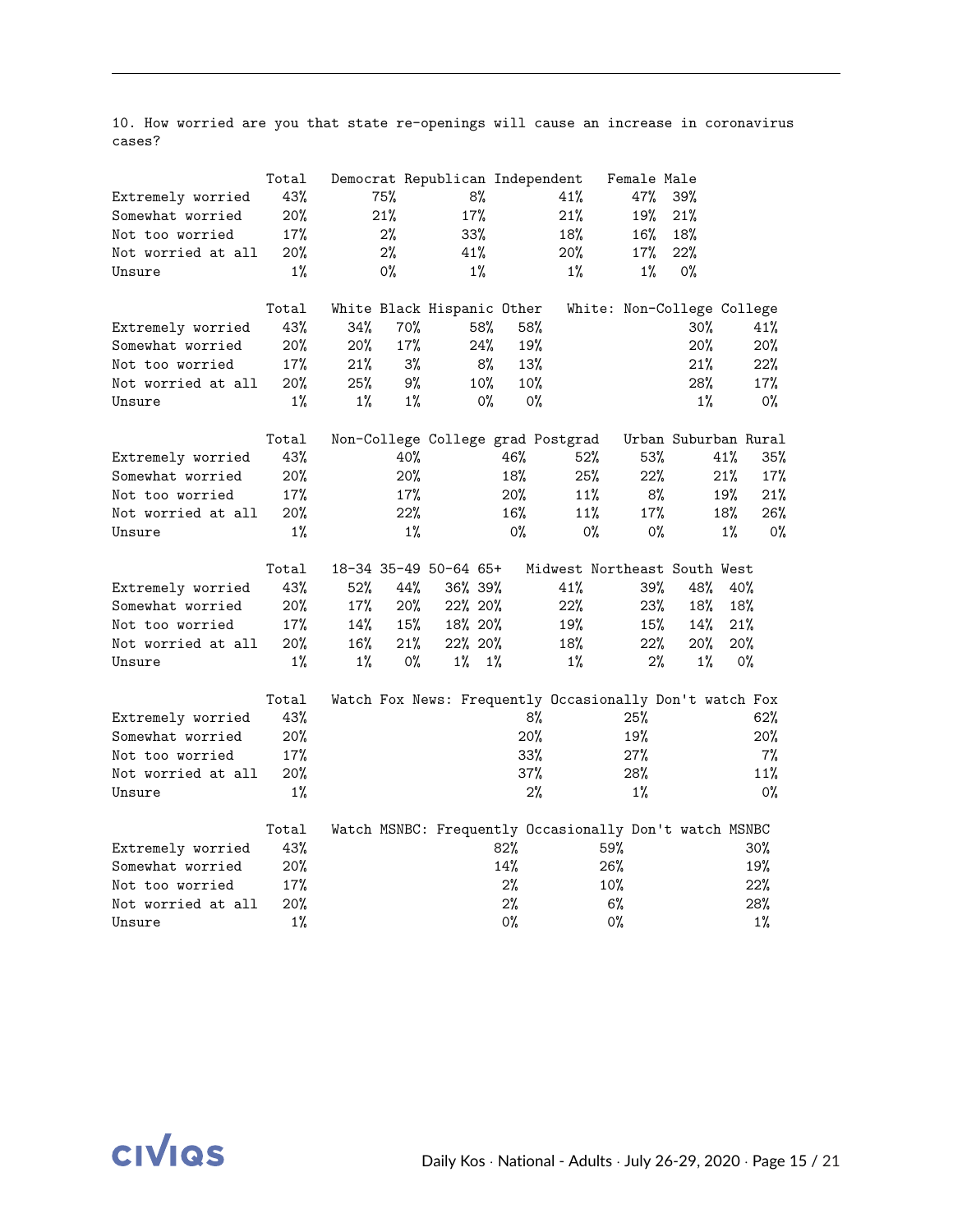| Yes<br>No<br>Unsure | Total<br>45%<br>28%<br>27% |     | 61%<br>9%<br>$30\%$ | 27%<br>23%         | $51\%$ |     | 45%<br>28%<br>28% | Democrat Republican Independent Female Male<br>42%<br>$27\%$ | 50%<br>28%<br>$30\%$ 23% |     |     |
|---------------------|----------------------------|-----|---------------------|--------------------|--------|-----|-------------------|--------------------------------------------------------------|--------------------------|-----|-----|
|                     | Total                      |     |                     |                    |        |     |                   | White Black Hispanic Other White: Non-College College        |                          |     |     |
| Yes                 | 45%                        | 44% | 38%                 |                    | 56% l  | 46% |                   |                                                              | $39\%$                   |     | 55% |
| No                  | 28%                        |     | $31\%$ 22%          |                    | 17%    | 23% |                   |                                                              | 34%                      |     | 25% |
| Unsure              | 27%                        |     | $24\%$ 40%          |                    | 28%    | 31% |                   |                                                              | $27\%$                   |     | 20% |
|                     | Total                      |     |                     |                    |        |     |                   | Non-College College grad Postgrad Urban Suburban Rural       |                          |     |     |
| Yes                 | 45%                        |     | 41%                 |                    |        | 51% | 57%               | 49%                                                          |                          | 50% | 37% |
| No                  | 28%                        |     | 30%                 |                    |        | 28% | 15%               | 23%                                                          |                          | 25% | 36% |
| Unsure              | 27%                        |     | 29%                 |                    |        | 21% | 27%               | $27\%$                                                       |                          | 26% | 27% |
|                     |                            |     |                     |                    |        |     |                   |                                                              |                          |     |     |
|                     | Total                      |     |                     |                    |        |     |                   | 18-34 35-49 50-64 65+ Midwest Northeast South West           |                          |     |     |
| Yes                 | 45%                        | 56% | 39%                 | 42% 44%            |        |     | 47%               | 44%                                                          | 45%                      | 44% |     |
| No                  | 28%                        |     |                     | $22\%$ 35% 30% 22% |        |     | $27\%$            | 26%                                                          | $27\%$                   | 31% |     |
| Unsure              | 27%                        | 22% | $27\%$              | 28% 34%            |        |     | 26%               | 30%                                                          | 28%                      | 25% |     |
|                     | Total                      |     |                     |                    |        |     |                   | Watch Fox News: Frequently Occasionally Don't watch Fox      |                          |     |     |
| Yes                 | 45%                        |     |                     |                    |        | 32% |                   | 31%                                                          |                          |     | 56% |
| No                  | 28%                        |     |                     |                    |        | 35% |                   | 42%                                                          |                          |     | 18% |
|                     |                            |     |                     |                    |        |     |                   |                                                              |                          |     |     |
| Unsure              | 27%                        |     |                     |                    |        | 33% |                   | 27%                                                          |                          |     | 26% |
|                     | Total                      |     |                     |                    |        |     |                   | Watch MSNBC: Frequently Occasionally Don't watch MSNBC       |                          |     |     |
| Yes                 | 45%                        |     |                     |                    | 57%    |     |                   | $52\%$                                                       |                          |     | 40% |
| No                  | 28%                        |     |                     |                    | 12%    |     |                   | 13%                                                          |                          |     | 36% |
| Unsure              | 27%                        |     |                     |                    | 31%    |     |                   | 35%                                                          |                          |     | 24% |

11. Do you plan to take a coronavirus vaccine if it becomes available?

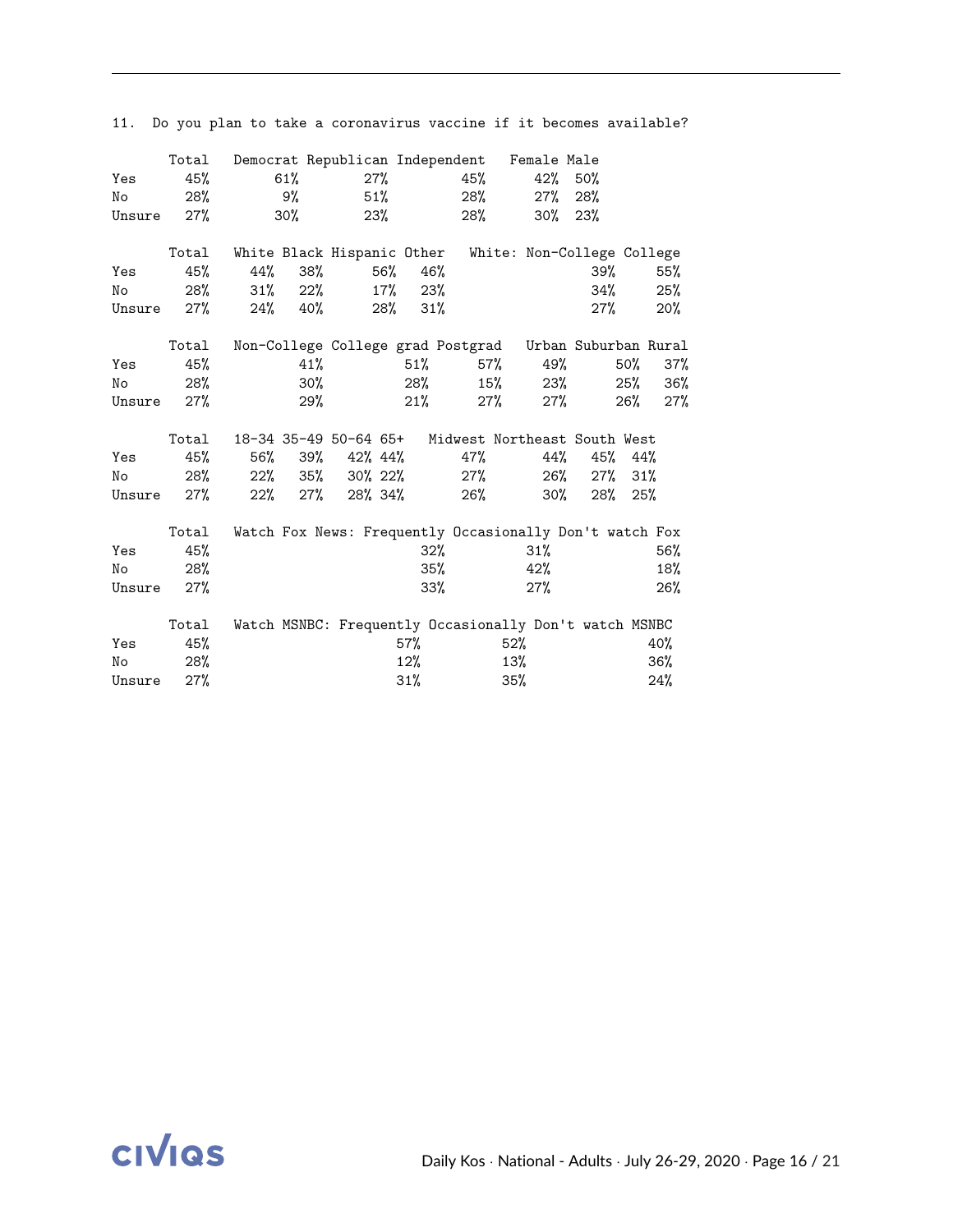|         |                            |  | Total |       |       | Democrat Republican Independent |         |       |                                                         | Female Male |                            |       |       |
|---------|----------------------------|--|-------|-------|-------|---------------------------------|---------|-------|---------------------------------------------------------|-------------|----------------------------|-------|-------|
| Support |                            |  | 50%   |       | 88%   |                                 | 8%      |       | 48%                                                     | 53%         | 48%                        |       |       |
| Oppose  |                            |  | 39%   |       | 6%    |                                 | 82%     |       | 38%                                                     | 36%         | 43%                        |       |       |
|         | Neither support nor oppose |  | 9%    |       | 6%    |                                 | 8%      |       | 12%                                                     | 9%          | 9%                         |       |       |
| Unsure  |                            |  | $1\%$ |       | $1\%$ |                                 | 2%      |       | $1\%$                                                   | $2\%$       | $1\%$                      |       |       |
|         |                            |  | Total |       |       | White Black Hispanic Other      |         |       |                                                         |             | White: Non-College College |       |       |
| Support |                            |  | 50%   | 39%   | 87%   |                                 | 65%     | 69%   |                                                         |             | 35%                        |       | 47%   |
| Oppose  |                            |  | 39%   | 50%   | 9%    |                                 | 20%     | 24%   |                                                         |             | 54%                        |       | 42%   |
|         | Neither support nor oppose |  | 9%    | 9%    | $3\%$ |                                 | 15%     | 6%    |                                                         |             | 9%                         |       | 9%    |
| Unsure  |                            |  | $1\%$ | 2%    | $1\%$ |                                 | $0\%$   | $1\%$ |                                                         |             | $2\%$                      |       | 2%    |
|         |                            |  | Total |       |       |                                 |         |       | Non-College College grad Postgrad                       |             | Urban Suburban Rural       |       |       |
| Support |                            |  | 50%   |       | 48%   |                                 |         | 52%   | 65%                                                     | 63%         |                            | 50%   | 39%   |
| Oppose  |                            |  | 39%   |       | 42%   |                                 |         | 39%   | 24%                                                     | 26%         |                            | 39%   | 55%   |
|         | Neither support nor oppose |  | 9%    |       | 9%    |                                 |         | 8%    | 9%                                                      | 10%         |                            | 10%   | 5%    |
| Unsure  |                            |  | $1\%$ |       | $1\%$ |                                 |         | 0%    | $2\%$                                                   | $1\%$       |                            | $1\%$ | $1\%$ |
|         |                            |  | Total |       |       | 18-34 35-49 50-64 65+           |         |       | Midwest Northeast South West                            |             |                            |       |       |
| Support |                            |  | 50%   | 64%   | 53%   |                                 | 45% 40% |       | 52%                                                     | 49%         | 52%                        | 49%   |       |
| Oppose  |                            |  | 39%   | 26%   | 35%   |                                 | 46% 51% |       | 40%                                                     | 38%         | 38%                        | 41%   |       |
|         | Neither support nor oppose |  | 9%    | 10%   | 10%   | 6%                              | 8%      |       | 8%                                                      | 11%         | 9%                         | 9%    |       |
| Unsure  |                            |  | $1\%$ | $0\%$ | 1%    | $3\%$                           | $1\%$   |       | $1\%$                                                   | 2%          | $1\%$                      | $1\%$ |       |
|         |                            |  | Total |       |       |                                 |         |       | Watch Fox News: Frequently Occasionally Don't watch Fox |             |                            |       |       |
| Support |                            |  | 50%   |       |       |                                 |         | 8%    |                                                         | 29%         |                            |       | 73%   |
| Oppose  |                            |  | 39%   |       |       |                                 |         | 85%   |                                                         | 58%         |                            |       | 17%   |
|         | Neither support nor oppose |  | 9%    |       |       |                                 |         | 6%    |                                                         | 11%         |                            |       | 9%    |
| Unsure  |                            |  | $1\%$ |       |       |                                 |         | $1\%$ |                                                         | 2%          |                            |       | $1\%$ |
|         |                            |  | Total |       |       |                                 |         |       | Watch MSNBC: Frequently Occasionally Don't watch MSNBC  |             |                            |       |       |
| Support |                            |  | 50%   |       |       |                                 |         | 91%   | 68%                                                     |             |                            |       | 36%   |
| Oppose  |                            |  | 39%   |       |       |                                 |         | 5%    | 18%                                                     |             |                            |       | 54%   |
|         | Neither support nor oppose |  | 9%    |       |       |                                 |         | 4%    | 13%                                                     |             |                            |       | 9%    |
| Unsure  |                            |  | $1\%$ |       |       |                                 |         | $1\%$ |                                                         | $1\%$       |                            |       | 2%    |

12. As you may know, in the past several months there have been widespread protests of racism and police brutality. In general, do you support or oppose these protests?

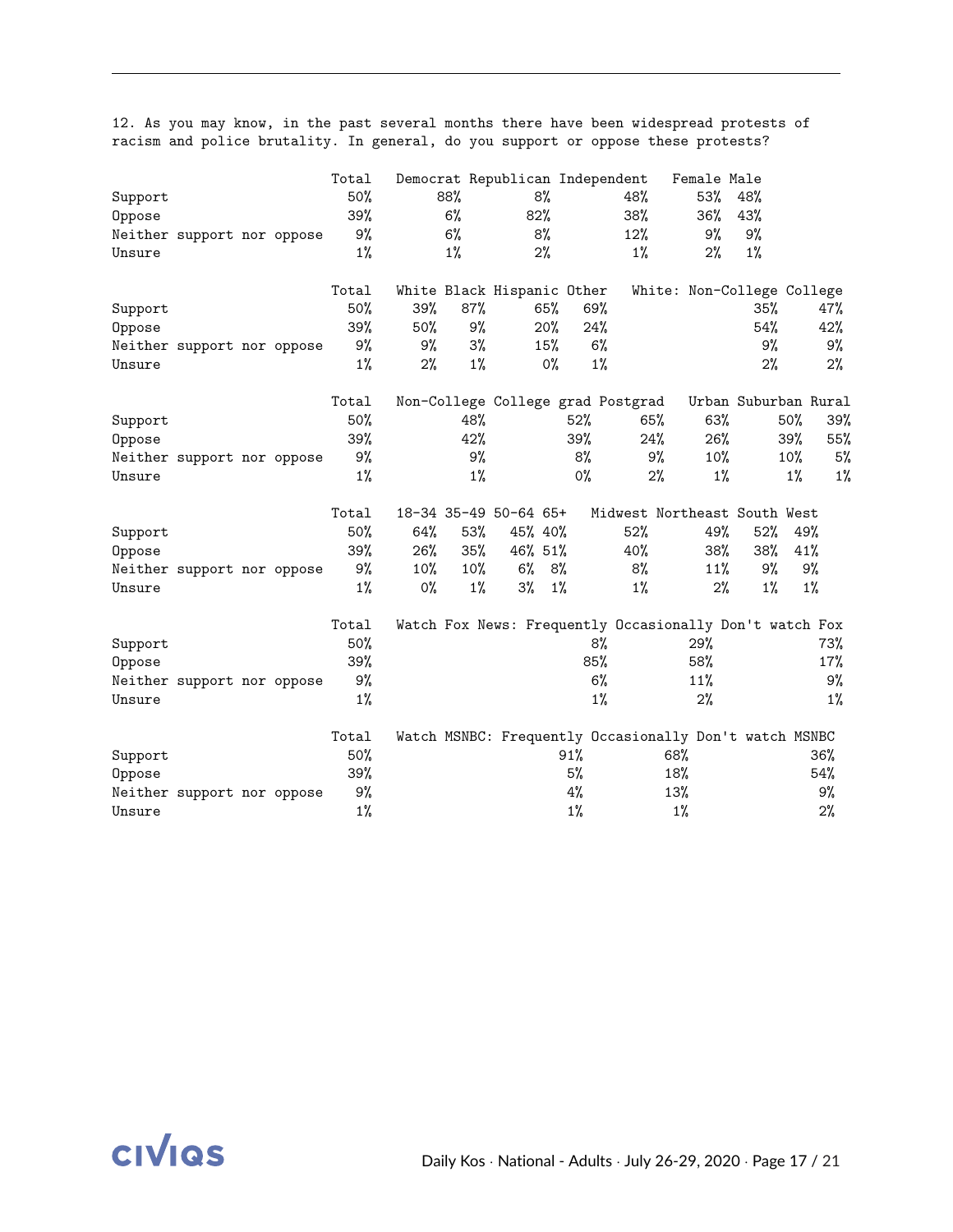13. Which of the following most closely describes how you feel about the police's handling of the protests?

|        |                                 | Total  |     |     | Democrat Republican Independent |             |        |                                                         | Female Male                |                      |     |       |
|--------|---------------------------------|--------|-----|-----|---------------------------------|-------------|--------|---------------------------------------------------------|----------------------------|----------------------|-----|-------|
|        | Police are using too much force | 46%    |     | 78% |                                 | 7%          |        | 46%                                                     | 48%                        | 44%                  |     |       |
|        | Police are doing a good job     | 16%    |     | 11% |                                 | 22%         |        | 15%                                                     | 17%                        | 14%                  |     |       |
|        | Police are not doing enough     | 32%    |     | 4%  | 67%                             |             |        | 33%                                                     | 27%                        | 37%                  |     |       |
| Unsure |                                 | 6%     |     | 6%  |                                 | 4%          |        | $7\%$                                                   | 7%                         | 5%                   |     |       |
|        |                                 | Total  |     |     | White Black Hispanic Other      |             |        |                                                         | White: Non-College College |                      |     |       |
|        | Police are using too much force | 46%    | 36% | 72% |                                 | 64%         | 67%    |                                                         |                            | 32%                  |     | 44%   |
|        | Police are doing a good job     | 16%    | 18% | 10% |                                 | 12%         | 5%     |                                                         |                            | 19%                  |     | 16%   |
|        | Police are not doing enough     | 32%    | 41% | 8%  |                                 | 16%         | 20%    |                                                         |                            | 44%                  |     | 34%   |
| Unsure |                                 | 6%     | 5%  | 10% |                                 | 8%          | $7\%$  |                                                         |                            | 4%                   |     | 6%    |
|        |                                 | Total  |     |     |                                 |             |        | Non-College College grad Postgrad                       |                            | Urban Suburban Rural |     |       |
|        | Police are using too much force | 46%    |     | 43% |                                 |             | 50%    | 57%                                                     | 57%                        |                      | 47% | 35%   |
|        | Police are doing a good job     | 16%    |     | 16% |                                 |             | 13%    | 14%                                                     | 14%                        |                      | 16% | 16%   |
|        | Police are not doing enough     | $32\%$ |     | 34% |                                 |             | $31\%$ | 22%                                                     | 23%                        |                      | 31% | 44%   |
| Unsure |                                 | 6%     |     | 6%  |                                 |             | $6\%$  | $7\%$                                                   | 6%                         |                      | 6%  | 4%    |
|        |                                 | Total  |     |     | 18-34 35-49 50-64 65+           |             |        | Midwest Northeast South West                            |                            |                      |     |       |
|        | Police are using too much force | 46%    | 63% | 48% | 38% 35%                         |             |        | 45%                                                     | 46%                        | 47%                  | 45% |       |
|        | Police are doing a good job     | 16%    | 11% | 17% | 16% 20%                         |             |        | 17%                                                     | 15%                        | 14%                  | 17% |       |
|        | Police are not doing enough     | $32\%$ | 21% | 29% | 39% 39%                         |             |        | $33\%$                                                  | $31\%$                     | 33%                  | 32% |       |
| Unsure |                                 | 6%     | 5%  | 6%  |                                 | $6\%$ $6\%$ |        | 5%                                                      | 8%                         | $6\%$                |     | 5%    |
|        |                                 | Total  |     |     |                                 |             |        | Watch Fox News: Frequently Occasionally Don't watch Fox |                            |                      |     |       |
|        | Police are using too much force | 46%    |     |     |                                 |             | 4%     |                                                         | 24%                        |                      |     | 69%   |
|        | Police are doing a good job     | 16%    |     |     |                                 |             | 20%    |                                                         | 22%                        |                      |     | 11%   |
|        | Police are not doing enough     | 32%    |     |     |                                 |             | 73%    |                                                         | 46%                        |                      |     | 14%   |
| Unsure |                                 | 6%     |     |     |                                 |             | 3%     |                                                         | 8%                         |                      |     | $6\%$ |
|        |                                 | Total  |     |     |                                 |             |        | Watch MSNBC: Frequently Occasionally Don't watch MSNBC  |                            |                      |     |       |
|        | Police are using too much force | 46%    |     |     |                                 | 80%         |        |                                                         | 63%                        |                      |     | 33%   |
|        | Police are doing a good job     | 16%    |     |     |                                 | 13%         |        |                                                         | 15%                        |                      |     | 16%   |
|        | Police are not doing enough     | $32\%$ |     |     |                                 |             | 4%     |                                                         | 14%                        |                      |     | 44%   |
| Unsure |                                 | 6%     |     |     |                                 |             | 3%     |                                                         | $7\%$                      |                      |     | 6%    |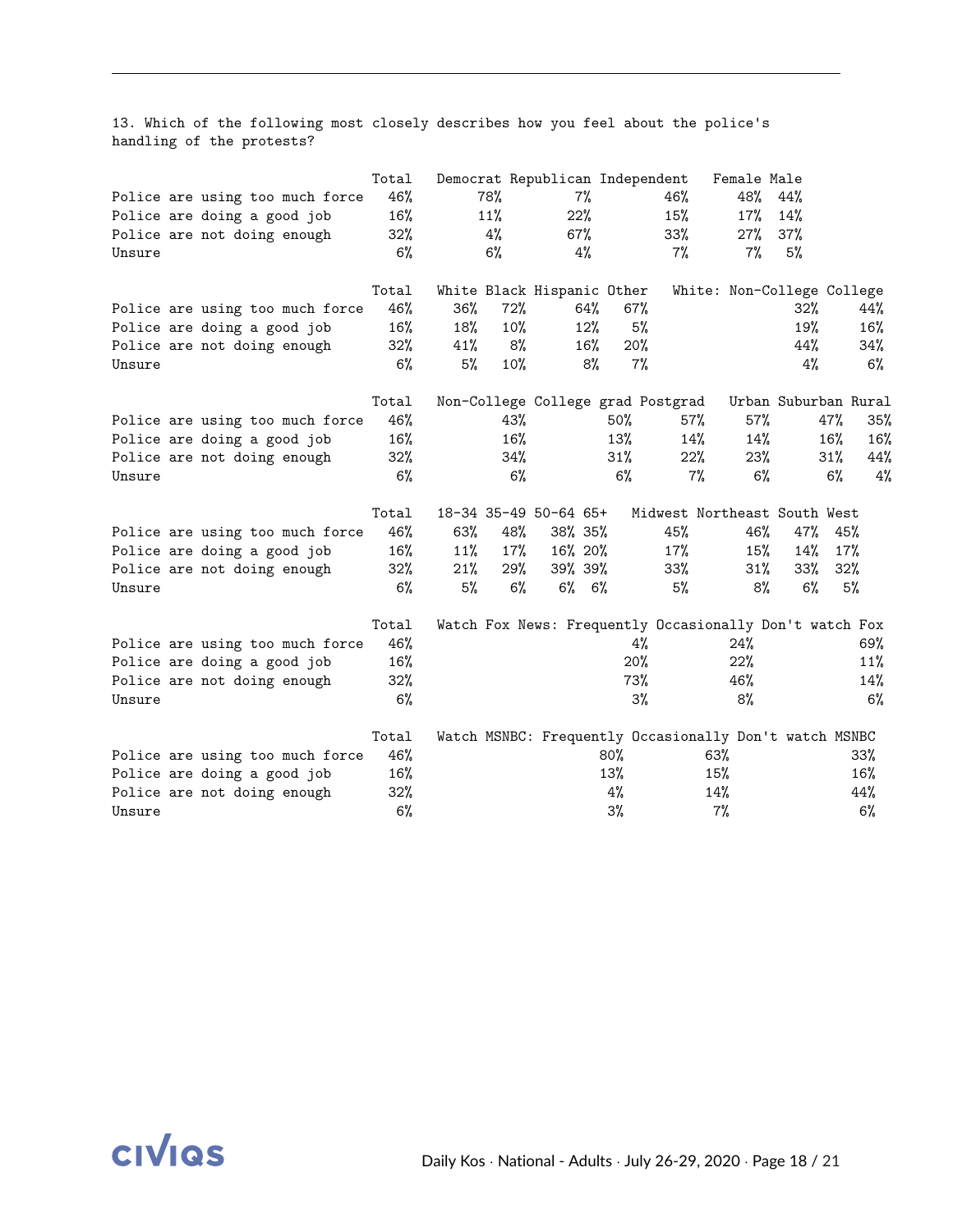14. Do you watch MSNBC?

|                          | Total  |        |        |                            |        |                | Democrat Republican Independent Female Male             |        |                            |     |       |
|--------------------------|--------|--------|--------|----------------------------|--------|----------------|---------------------------------------------------------|--------|----------------------------|-----|-------|
| Yes, frequently          | 13%    |        | 30%    |                            | 2%     |                | $6\%$                                                   | 13%    | 13%                        |     |       |
| Yes, occasionally        | $23\%$ |        | 31%    |                            | 7%     |                | 26%                                                     | 23%    | 23%                        |     |       |
| I do not watch MSNBC 64% |        |        | 40%    | 90%                        |        |                | 68%                                                     | 64%    | 64%                        |     |       |
|                          | Total  |        |        | White Black Hispanic Other |        |                |                                                         |        | White: Non-College College |     |       |
| Yes, frequently          | 13%    | 8%     | 36%    |                            | $17\%$ | 13%            |                                                         |        | 7%                         |     | 10%   |
| Yes, occasionally        | 23%    | 17%    | 36%    |                            | 34%    | 35%            |                                                         |        | 17%                        |     | 16%   |
| I do not watch MSNBC 64% |        | 75%    | 28%    |                            | 49%    | 52%            |                                                         |        | 76%                        |     | 74%   |
|                          | Total  |        |        |                            |        |                | Non-College College grad Postgrad                       |        | Urban Suburban Rural       |     |       |
| Yes, frequently          | 13%    |        | 13%    |                            |        | 13%            | 14%                                                     | $16\%$ |                            | 13% | 9%    |
| Yes, occasionally        | 23%    |        | 23%    |                            |        | 20%            | 24%                                                     | 29%    |                            | 21% | 16%   |
| I do not watch MSNBC 64% |        |        | 64%    |                            |        | 67%            | 62%                                                     | 55%    |                            | 66% | 75%   |
|                          | Total  |        |        | 18-34 35-49 50-64 65+      |        |                | Midwest Northeast South West                            |        |                            |     |       |
| Yes, frequently          | 13%    | 4%     | $10\%$ | 17% 22%                    |        |                | 13%                                                     | 13%    | 13%                        | 12% |       |
| Yes, occasionally        | 23%    | $20\%$ | 24%    | 24% 22%                    |        |                | 25%                                                     | 23%    | 20%                        | 24% |       |
| I do not watch MSNBC     | 64%    | 76%    | 66%    | 59% 56%                    |        |                | 62%                                                     | 64%    | 66%                        | 64% |       |
|                          | Total  |        |        |                            |        |                | Watch Fox News: Frequently Occasionally Don't watch Fox |        |                            |     |       |
| Yes, frequently          | 13%    |        |        |                            |        | 5%             |                                                         | 9%     |                            |     | 17%   |
| Yes, occasionally        | 23%    |        |        |                            |        | 7%             |                                                         | $32\%$ |                            |     | 22%   |
| I do not watch MSNBC     | 64%    |        |        |                            |        | 88%            |                                                         | 59%    |                            |     | 61%   |
|                          | Total  |        |        |                            |        |                | Watch MSNBC: Frequently Occasionally Don't watch MSNBC  |        |                            |     |       |
| Yes, frequently          | 13%    |        |        |                            |        | 100%           |                                                         | 0%     |                            |     | 0%    |
| Yes, occasionally        | 23%    |        |        |                            |        | 0%             |                                                         | 100%   |                            |     | $0\%$ |
| I do not watch MSNBC     | 64%    |        |        |                            |        | O <sub>0</sub> |                                                         | 0%     |                            |     | 100%  |

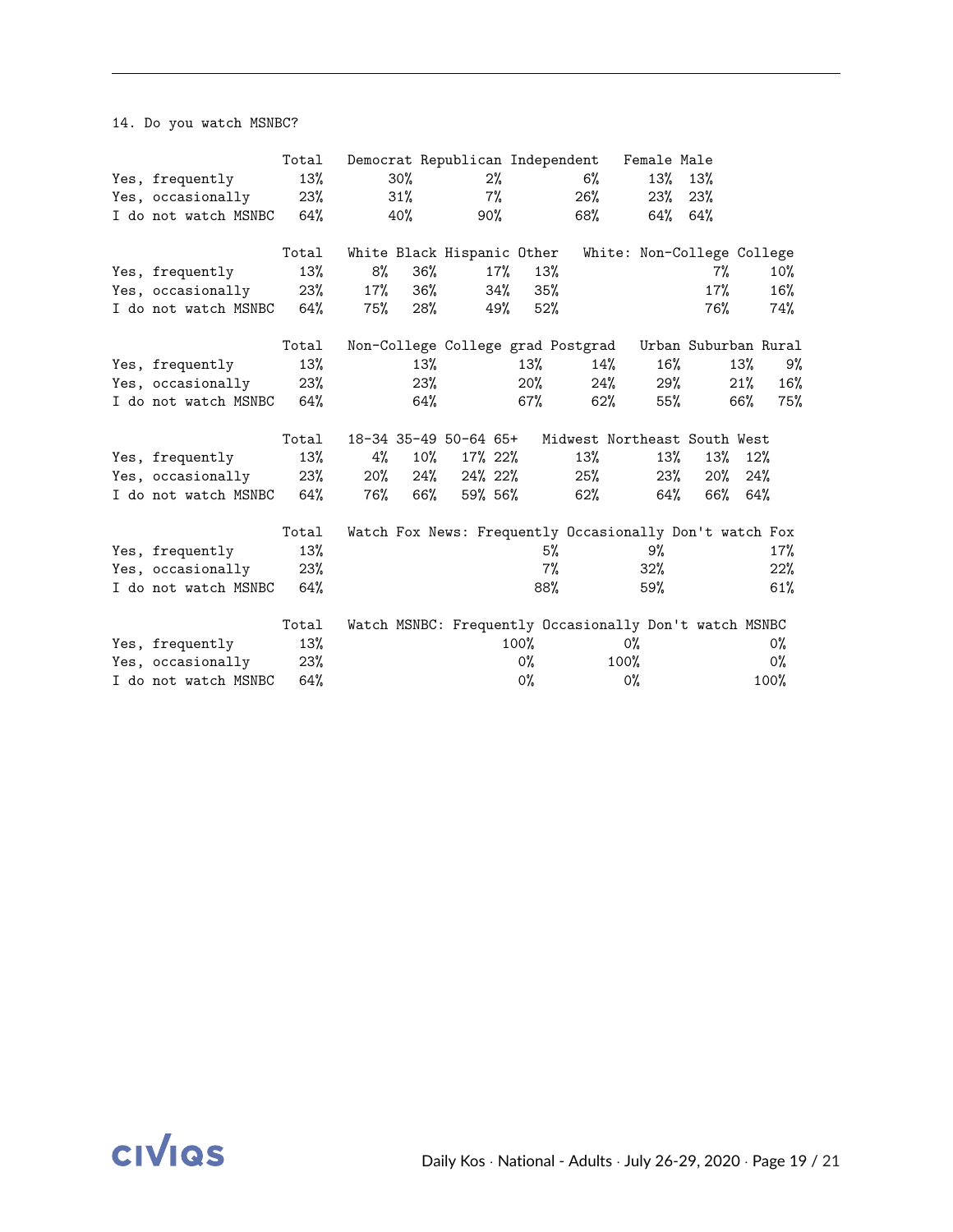15. Do you watch Fox News?

|                         | Total  |     |        | Democrat Republican Independent |     |         |                                                         | Female Male                |                      |        |      |
|-------------------------|--------|-----|--------|---------------------------------|-----|---------|---------------------------------------------------------|----------------------------|----------------------|--------|------|
| Yes, frequently         | $16\%$ |     | 3%     | $37\%$                          |     |         | 12%                                                     | 18%                        | 15%                  |        |      |
| Yes, occasionally       | 28%    |     | 17%    | 39%                             |     |         | 30%                                                     | 24%                        | 33%                  |        |      |
| I do not watch Fox News | 56%    |     | 80%    | 24%                             |     |         | 58%                                                     | 59%                        | 53%                  |        |      |
|                         | Total  |     |        | White Black Hispanic Other      |     |         |                                                         | White: Non-College College |                      |        |      |
| Yes, frequently         | 16%    | 21% | 8%     |                                 | 4%  | $6\%$   |                                                         |                            | 23%                  |        | 16%  |
| Yes, occasionally       | 28%    | 29% | 23%    |                                 | 27% | 27%     |                                                         |                            | $30\%$               |        | 26%  |
| I do not watch Fox News | 56%    | 50% | 69%    |                                 | 69% | 67%     |                                                         |                            | 47%                  |        | 58%  |
|                         | Total  |     |        |                                 |     |         | Non-College College grad Postgrad                       |                            | Urban Suburban Rural |        |      |
| Yes, frequently         | $16\%$ |     | 18%    |                                 |     | 13%     | 9%                                                      | 11%                        |                      | 15%    | 21%  |
| Yes, occasionally       | 28%    |     | 29%    |                                 |     | 25%     | $23\%$                                                  | 23%                        |                      | 29%    | 29%  |
| I do not watch Fox News | 56%    |     | 52%    |                                 |     | 62%     | 68%                                                     | 65%                        |                      | 57%    | 50%  |
|                         | Total  |     |        | 18-34 35-49 50-64 65+           |     |         | Midwest Northeast South West                            |                            |                      |        |      |
| Yes, frequently         | 16%    | 6%  | $10\%$ | 19% 31%                         |     |         | 17%                                                     | 14%                        | $17\%$               | 15%    |      |
| Yes, occasionally       | 28%    | 21% | 29%    | 36% 23%                         |     |         | $27\%$                                                  | 29%                        | 26%                  | $30\%$ |      |
| I do not watch Fox News | 56%    | 73% | 61%    | 45% 46%                         |     |         | 56%                                                     | 56%                        | $57\%$ 54%           |        |      |
|                         | Total  |     |        |                                 |     |         | Watch Fox News: Frequently Occasionally Don't watch Fox |                            |                      |        |      |
| Yes, frequently         | 16%    |     |        |                                 |     | $100\%$ |                                                         | 0%                         |                      |        | 0%   |
| Yes, occasionally       | 28%    |     |        |                                 |     | 0%      |                                                         | 100%                       |                      |        | 0%   |
| I do not watch Fox News | 56%    |     |        |                                 |     | 0%      |                                                         | $0\%$                      |                      |        | 100% |
|                         | Total  |     |        |                                 |     |         | Watch MSNBC: Frequently Occasionally Don't watch MSNBC  |                            |                      |        |      |
| Yes, frequently         | 16%    |     |        |                                 |     | 7%      |                                                         | 5%                         |                      |        | 22%  |
| Yes, occasionally       | 28%    |     |        |                                 |     | 19%     |                                                         | 40%                        |                      |        | 26%  |
| I do not watch Fox News | 56%    |     |        |                                 |     | 75%     |                                                         | 55%                        |                      |        | 53%  |